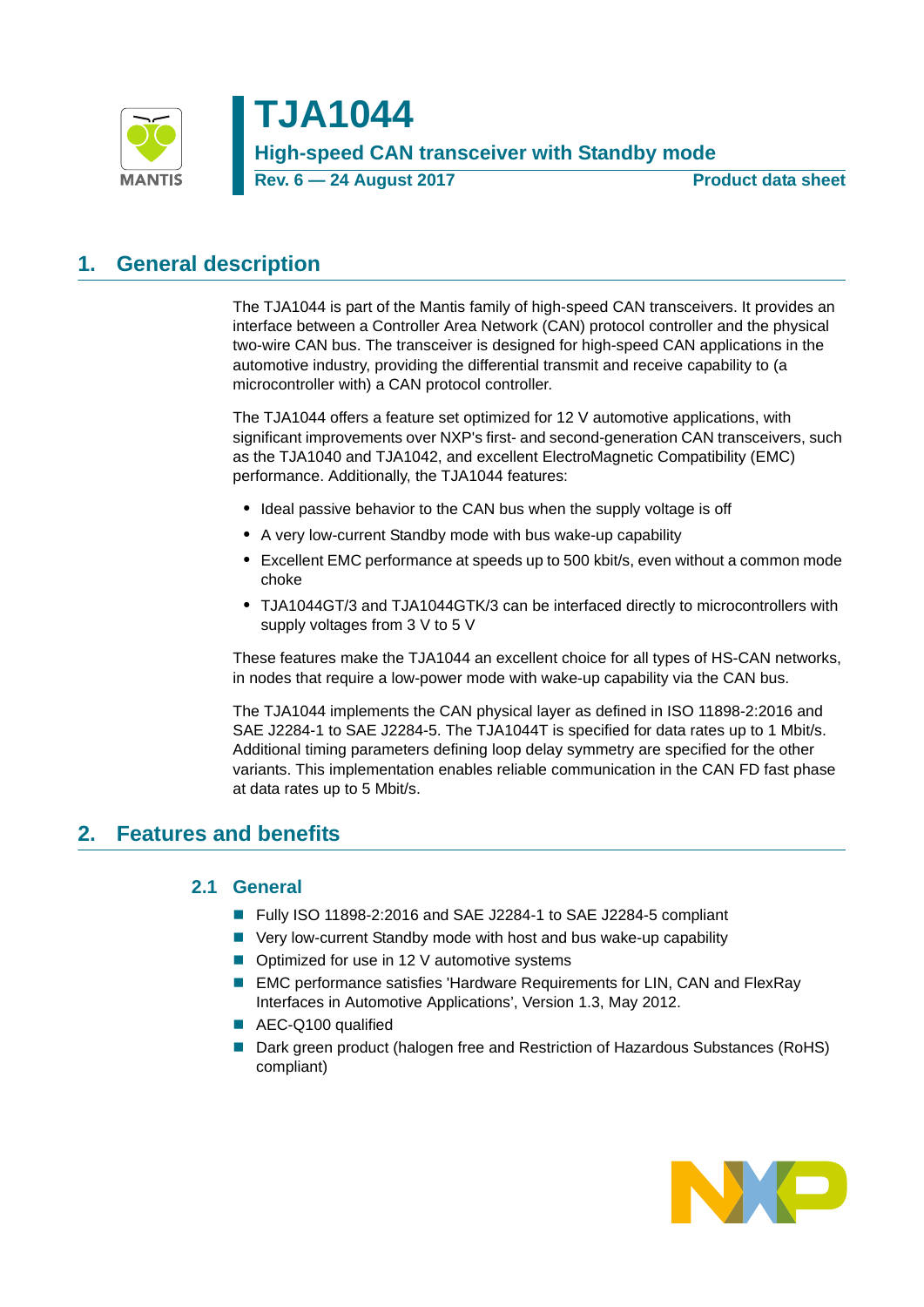- $\blacksquare$  V<sub>IO</sub> input on TJA1044x/3 variants allows for direct interfacing with 3 V to 5 V microcontrollers. Variants without a  $V_{1O}$  pin can interface with 3.3 V and 5 V-supplied microcontrollers, provided the microcontroller I/Os are 5 V tolerant.
- Both V<sub>IO</sub> and non-V<sub>IO</sub> variants are available in SO8 and leadless HVSON8 (3.0) mm 3.0 mm) packages; HVSON8 with improved Automated Optical Inspection (AOI) capability.

## <span id="page-1-0"></span>**2.2 Predictable and fail-safe behavior**

- **Functional behavior predictable under all supply conditions**
- Transceiver disengages from bus when not powered (zero load)
- Transmit Data (TXD) and bus dominant time-out functions
- Internal biasing of TXD and STB input pins

### <span id="page-1-1"></span>**2.3 Protection**

- High ESD handling capability on the bus pins (8 kV IEC and HBM)
- Bus pins protected against transients in automotive environments
- **Undervoltage detection on pins V<sub>CC</sub> and V<sub>IO</sub>**
- $\blacksquare$  Thermally protected

## <span id="page-1-2"></span>**2.4 TJA1044 CAN FD (applicable to all product variants except TJA1044T)**

- Timing guaranteed for CAN FD data rates up to 5 Mbit/s
- Improved TXD to RXD propagation delay of 210 ns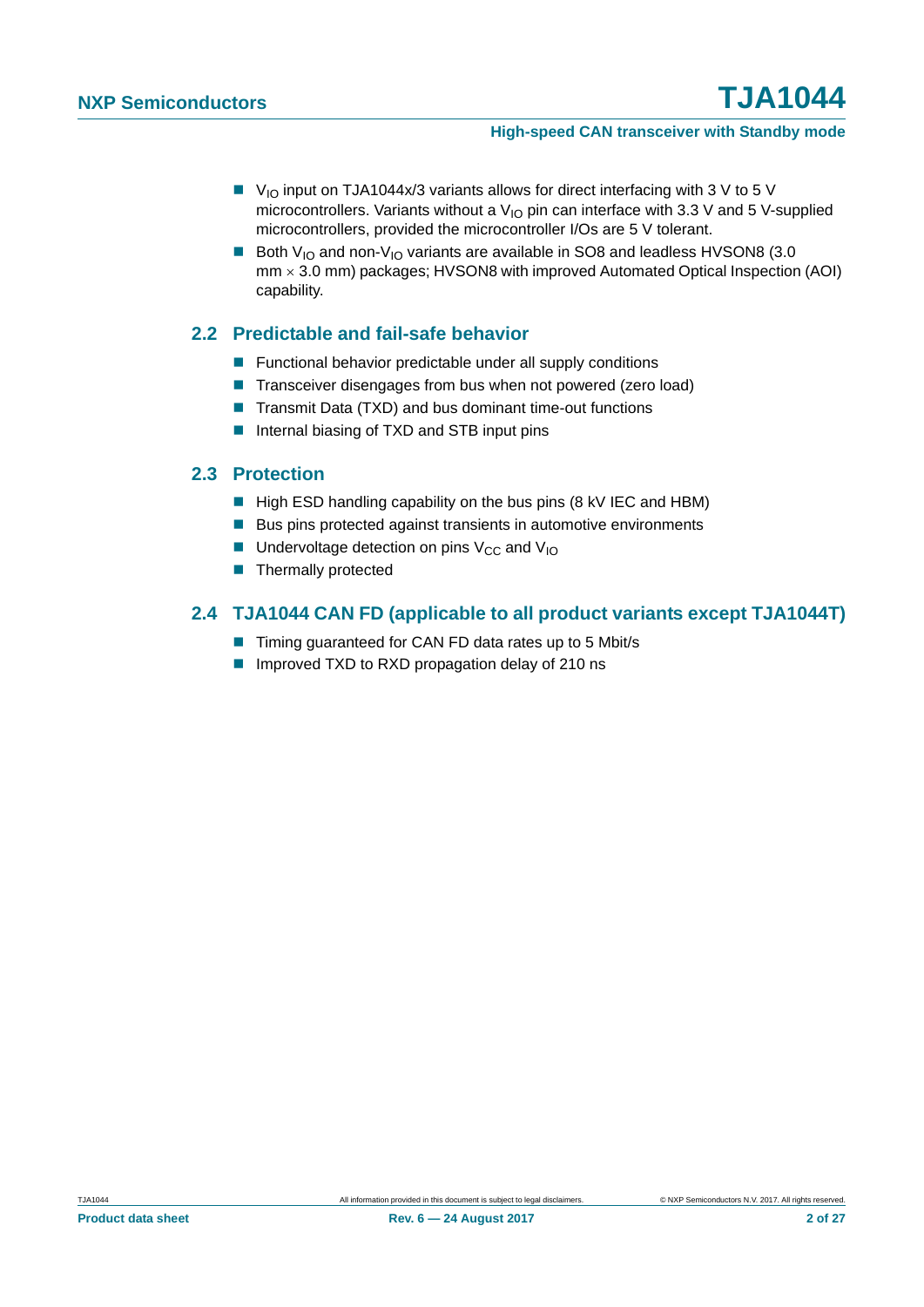# <span id="page-2-2"></span>**3. Quick reference data**

| <b>Symbol</b>           | <b>Parameter</b>                                                    | <b>Conditions</b>                                | Min   | <b>Typ</b>     | <b>Max</b> | <b>Unit</b> |
|-------------------------|---------------------------------------------------------------------|--------------------------------------------------|-------|----------------|------------|-------------|
| $V_{\rm CC}$            | supply voltage                                                      |                                                  | 4.75  |                | 5.25       | V           |
| $I_{\rm CC}$            | supply current                                                      | Standby mode; variants without a $V_{10}$ pin    |       | 10             | 15         | μA          |
|                         |                                                                     | Standby mode; variants with a $V_{1O}$ pin       |       |                | 5          | $\mu$ A     |
|                         |                                                                     | Normal mode; bus recessive                       | 2     | 5              | 10         | mA          |
|                         |                                                                     | Normal mode; bus dominant                        | 20    | 45             | 70         | mA          |
| $V_{uvd(stb)(VCC)}$     | standby undervoltage detection<br>voltage on pin V <sub>CC</sub>    |                                                  | 3.5   | $\overline{4}$ | 4.3        | V           |
| Vuvd(swoff)(VCC)        | switch-off undervoltage<br>detection voltage on pin V <sub>CC</sub> | valid for variants without a $V_{\text{IO}}$ pin | 1.3   | 2.4            | 3.4        | V           |
| $V_{IO}$                | supply voltage on pin $V_{10}$                                      |                                                  | 2.95  |                | 5.25       | V           |
| $I_{IO}$                | supply current on pin V <sub>IO</sub>                               | Standby mode                                     |       | 10             | 16.5       | $\mu$ A     |
|                         |                                                                     | Normal mode; bus recessive                       | 10    | 80             | 200        | $\mu$ A     |
|                         |                                                                     | Normal mode; bus dominant                        |       | 350            | 1000       | $\mu$ A     |
| $V_{uvd(swoff)(VIO)}$   | switch-off undervoltage<br>detection voltage on pin V <sub>IO</sub> |                                                  | 2.4   | 2.6            | 2.8        | V           |
| V <sub>ESD</sub>        | electrostatic discharge voltage                                     | IEC 61000-4-2 at pins CANH and CANL              | $-8$  | ٠              | $+8$       | kV          |
| <b>V<sub>CANH</sub></b> | voltage on pin CANH                                                 | limiting value according to IEC60134             | -42   |                | $+42$      | $\vee$      |
| <b>V<sub>CANL</sub></b> | voltage on pin CANL                                                 | limiting value according to IEC60134             | -42   |                | $+42$      | V           |
| $T_{\nu j}$             | virtual junction temperature                                        |                                                  | $-40$ |                | $+150$     | $^{\circ}C$ |

# <span id="page-2-3"></span>**4. Ordering information**

#### <span id="page-2-1"></span>**Table 2. Ordering information**

| Type number[1]<br>Package                          |                 |                                                                                                                      |                |
|----------------------------------------------------|-----------------|----------------------------------------------------------------------------------------------------------------------|----------------|
|                                                    | <b>Name</b>     | <b>Description</b>                                                                                                   | <b>Version</b> |
| <b>TJA1044T</b><br><b>TJA1044GT</b><br>TJA1044GT/3 | SO <sub>8</sub> | plastic small outline package; 8 leads; body width 3.9 mm                                                            | SOT96-1        |
| TJA1044GTK<br>TJA1044GTK/3                         | HVSON8          | plastic thermal enhanced very thin small outline package; no leads;<br>8 terminals; body $3 \times 3 \times 0.85$ mm | SOT782-1       |

<span id="page-2-0"></span>[1] TJA1044GT/3 and TJA1044GTK/3 with V<sub>IO</sub> pin; all variants other than TJA1044T support CAN FD.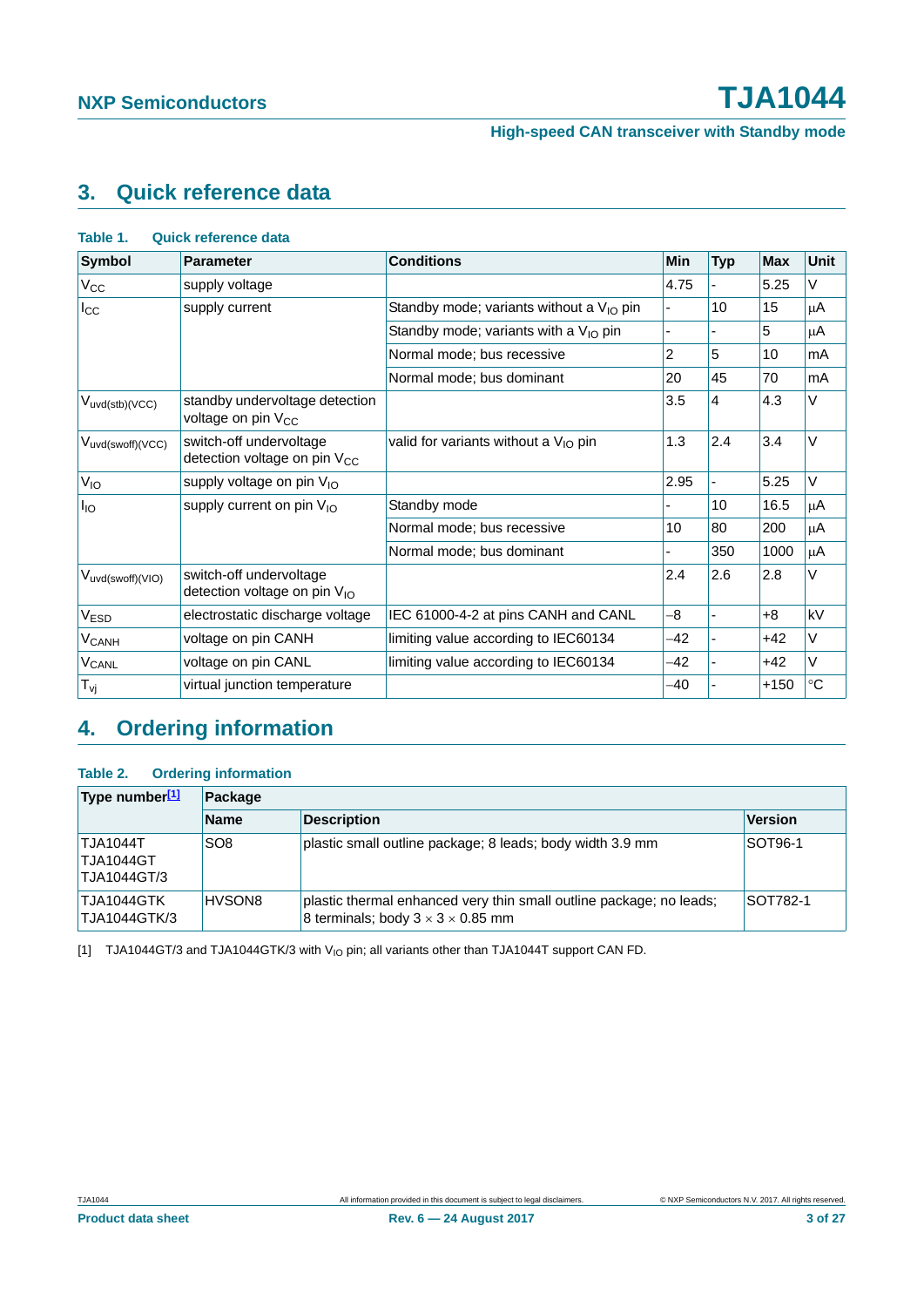#### **High-speed CAN transceiver with Standby mode**

# <span id="page-3-1"></span>**5. Block diagram**



<span id="page-3-0"></span>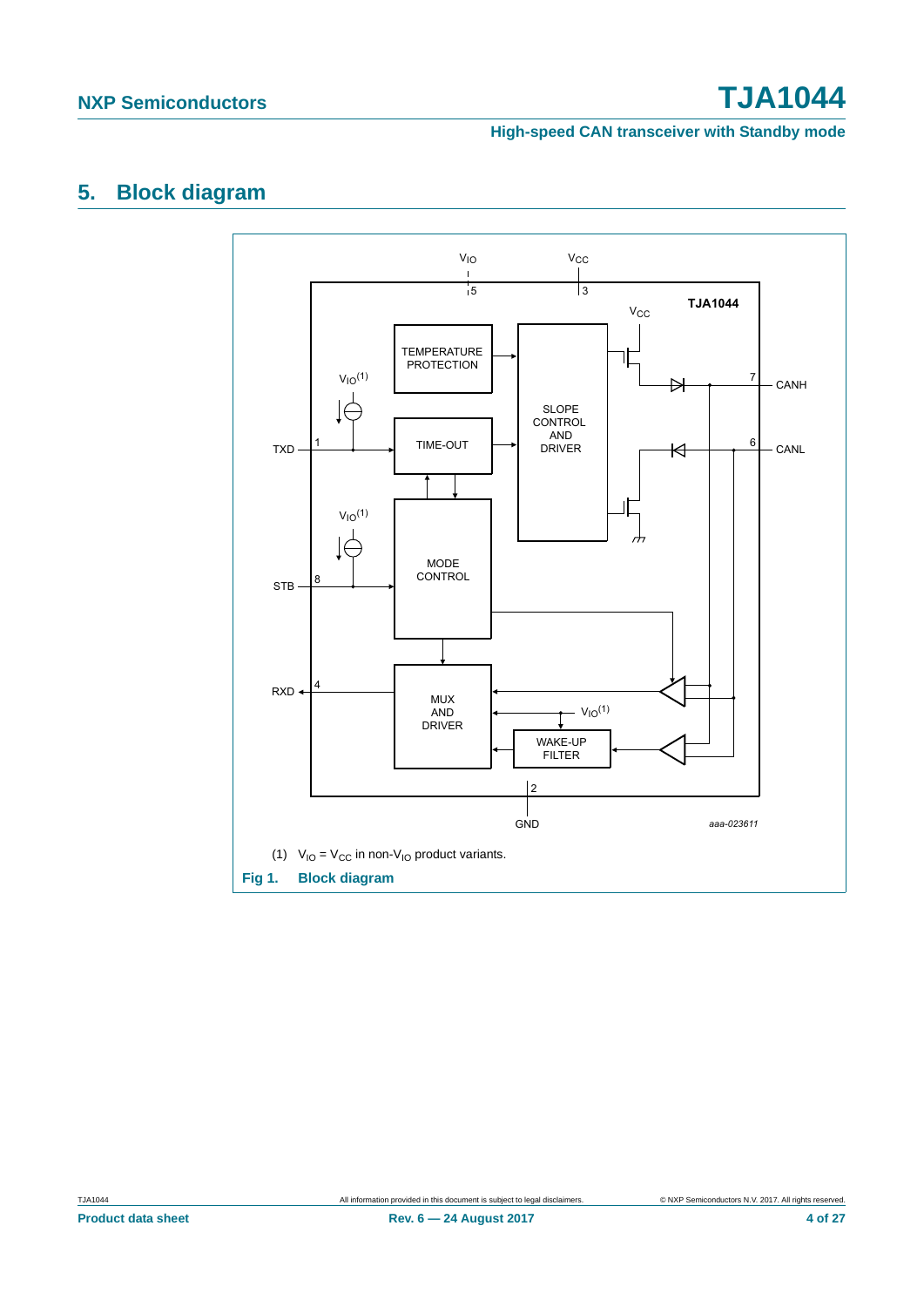**High-speed CAN transceiver with Standby mode**

# <span id="page-4-2"></span><span id="page-4-1"></span>**6. Pinning information**

## **6.1 Pinning**



### <span id="page-4-3"></span>**6.2 Pin description**

#### **Table 3. Pin description**

| <b>Symbol</b> | <b>Pin</b> | <b>Description</b>                                             |
|---------------|------------|----------------------------------------------------------------|
| <b>TXD</b>    |            | transmit data input                                            |
| GND11         | 2          | ground supply                                                  |
| $V_{\rm CC}$  | 3          | supply voltage                                                 |
| <b>RXD</b>    | 4          | receive data output; reads out data from the bus lines         |
| n.c.          | 5          | not connected; TJA1044T, TJA1044GT and TJA1044GTK only         |
| $V_{IO}$      | 5          | supply voltage for I/O level adapter; TJA1044x/3 variants only |
| CANL          | 6          | LOW-level CAN bus line                                         |
| <b>CANH</b>   | 7          | <b>HIGH-level CAN bus line</b>                                 |
| <b>STB</b>    | 8          | Standby mode control input                                     |

<span id="page-4-0"></span>[1] HVSON8 package die supply ground is connected to both the GND pin and the exposed center pad. The GND pin must be soldered to board ground. For enhanced thermal and electrical performance, it is recommended that the exposed center pad also be soldered to board ground.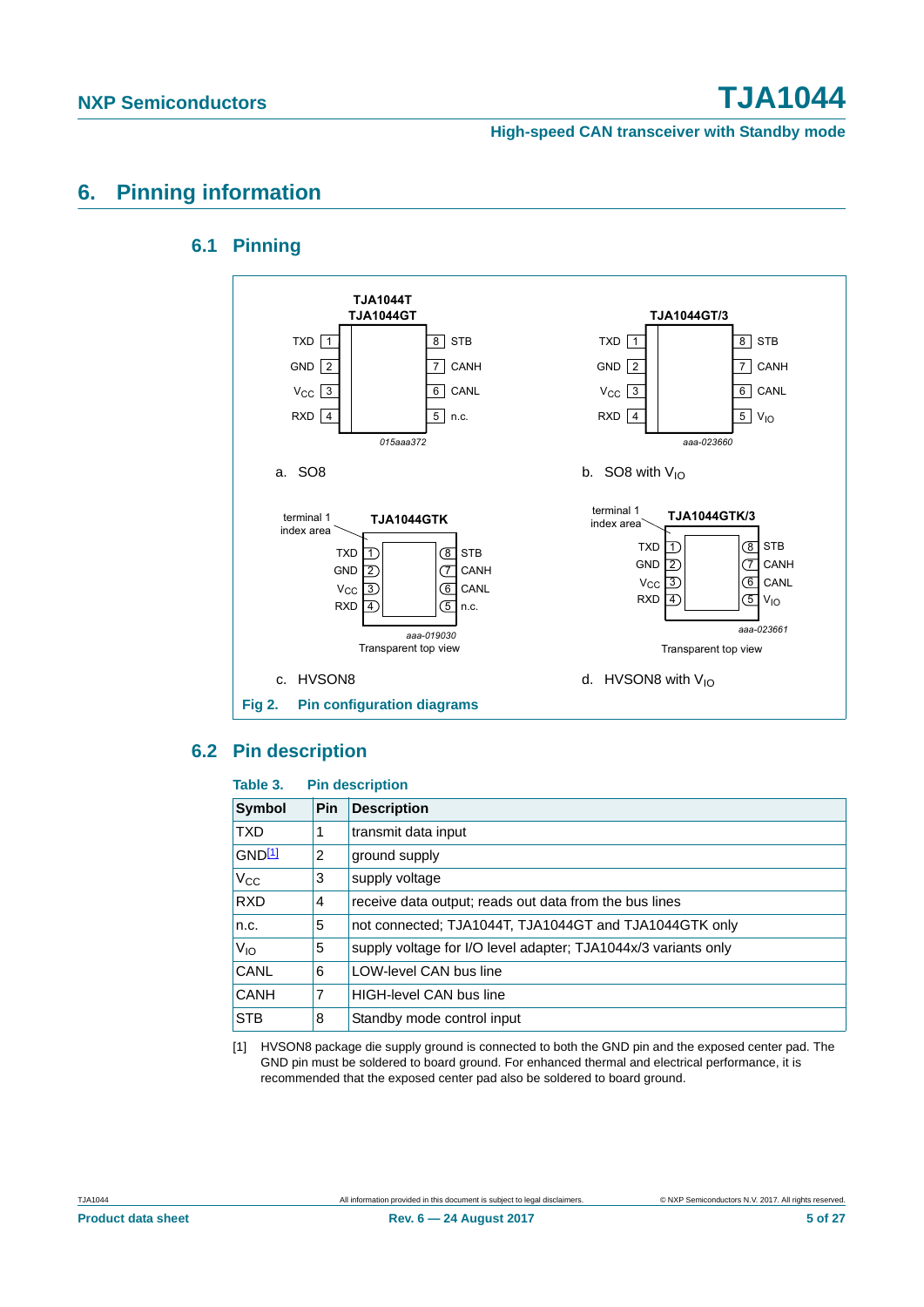## <span id="page-5-3"></span><span id="page-5-2"></span>**7. Functional description**

### **7.1 Operating modes**

The TJA1044 supports two operating modes, Normal and Standby. The operating mode is selected via pin STB. See [Table 4](#page-5-0) for a description of the operating modes under normal supply conditions.

<span id="page-5-0"></span>

| Table 4. | <b>Operating modes</b> |
|----------|------------------------|
|----------|------------------------|

| <b>Mode</b> | <b>Inputs</b>     |                    | <b>Outputs</b>    |                                      |  |
|-------------|-------------------|--------------------|-------------------|--------------------------------------|--|
|             | <b>Pin STB</b>    | <b>Pin TXD</b>     | <b>CAN driver</b> | <b>Pin RXD</b>                       |  |
| Normal      | <b>LOW</b><br>LOW |                    | dominant          | <b>LOW</b>                           |  |
|             |                   | <b>HIGH</b>        | recessive         | LOW when bus dominant                |  |
|             |                   |                    |                   | <b>HIGH</b> when bus recessive       |  |
| Standby     | <b>HIGH</b>       | $x$ <sup>[1]</sup> | biased to ground  | follows BUS when wake-up<br>detected |  |
|             |                   |                    |                   | HIGH when no wake-up detected        |  |

<span id="page-5-1"></span> $[1]$  'x' = don't care.

### <span id="page-5-4"></span>**7.1.1 Normal mode**

A LOW level on pin STB selects Normal mode. In this mode, the transceiver can transmit and receive data via the bus lines CANH and CANL (see [Figure 1](#page-3-0) for the block diagram). The differential receiver converts the analog data on the bus lines into digital data which is output on pin RXD. The slopes of the output signals on the bus lines are controlled internally and are optimized in a way that guarantees the lowest possible EME.

### <span id="page-5-5"></span>**7.1.2 Standby mode**

A HIGH level on pin STB selects Standby mode. In Standby mode, the transceiver is not able to transmit or correctly receive data via the bus lines. The transmitter and Normal-mode receiver blocks are switched off to reduce supply current, and only a low-power differential receiver monitors the bus lines for activity.

In Standby mode, the bus lines are biased to ground to minimize system supply current. The low-power receiver is supplied from  $V_{\text{IO}}$  ( $V_{\text{CC}}$  in non- $V_{\text{IO}}$  variants) and can detect CAN bus activity even if  $V_{10}$  is the only available supply voltage. Pin RXD follows the bus after a wake-up request has been detected. A transition to Normal mode is triggered when STB is forced LOW.

## <span id="page-5-6"></span>**7.2 Remote wake-up (via the CAN bus)**

The TJA1044 wakes up from Standby mode when a dedicated wake-up pattern (specified in ISO 11898-2:2016) is detected on the bus. This filtering helps avoid spurious wake-up events. A spurious wake-up sequence could be triggered by, for example, a dominant clamped bus or by dominant phases due to noise or spikes on the bus.

The wake-up pattern consists of:

- a dominant phase of at least t<sub>wake(busdom)</sub> followed by
- **•** a recessive phase of at least twake(busrec) followed by
- a dominant phase of at least t<sub>wake(busdom)</sub>

TJA1044 All information provided in this document is subject to legal disclaimers. © NXP Semiconductors N.V. 2017. All rights reserved.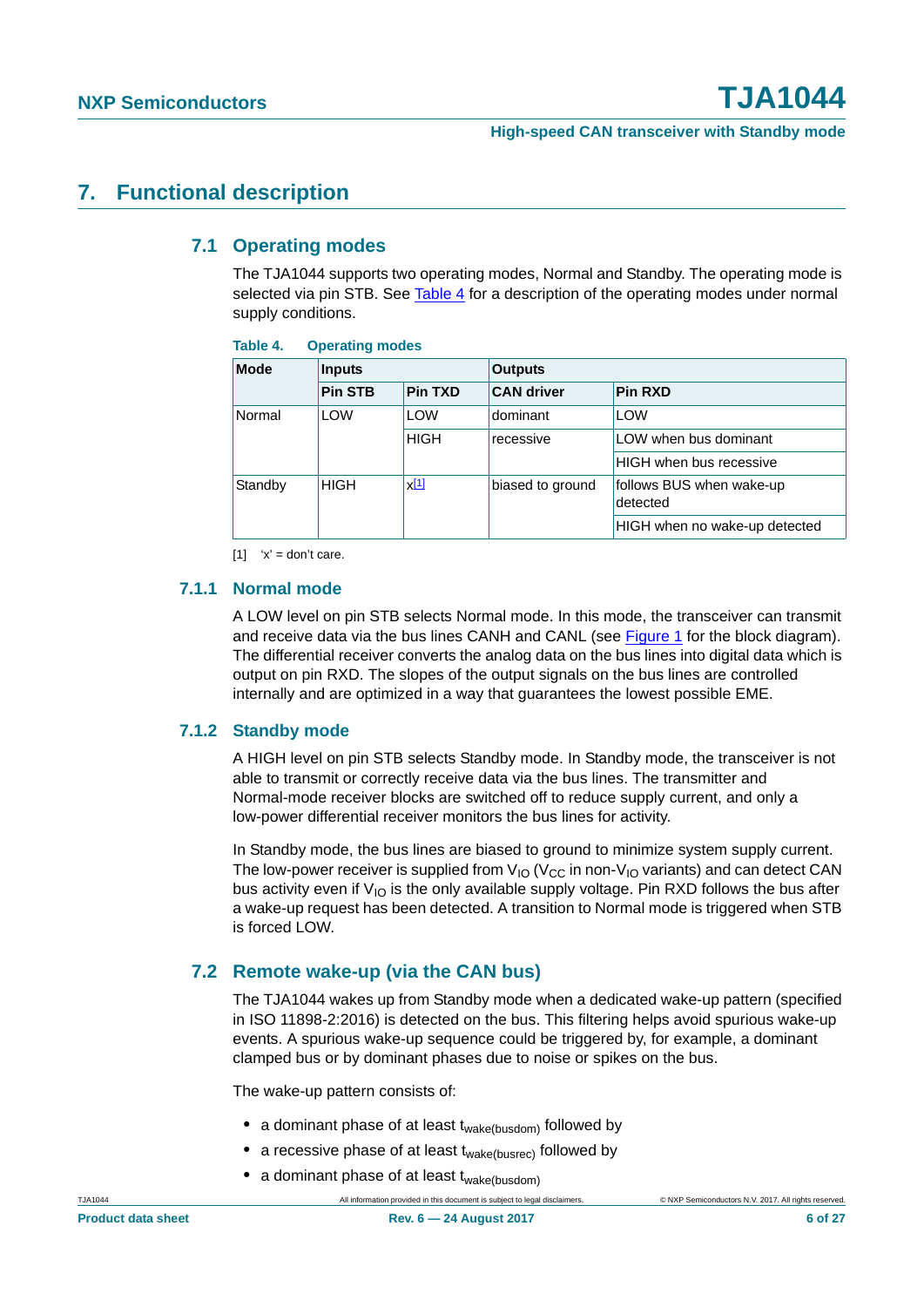Dominant or recessive bits between the above mentioned phases that are shorter than twake(busdom) and twake(busrec) respectively are ignored.

The complete dominant-recessive-dominant pattern must be received within  $t_{to(wake)bus}$  to be recognized as a valid wake-up pattern (see [Figure 3](#page-6-0)). Otherwise, the internal wake-up logic is reset. The complete wake-up pattern will then need to be retransmitted to trigger a wake-up event. Pin RXD remains HIGH until the wake-up event has been triggered.

After a wake-up sequence has been detected, the TJA1044 will remain in Standby mode with the bus signals reflected on RXD. Note that dominant or recessive phases lasting less than t<sub>fltr(wake)bus</sub> will not be detected by the low-power differential receiver and will not be reflected on RXD in Standby mode.

A wake-up event is not flagged on RXD if any of the following events occurs while a valid wake-up pattern is being received:

- **•** The TJA1044 switches to Normal mode
- The complete wake-up pattern was not received within t<sub>to(wake)bus</sub>
- A V<sub>CC</sub> or V<sub>IO</sub> undervoltage is detected (V<sub>CC</sub> < V<sub>uvd(swoff)(VCC)</sub> or V<sub>IO</sub> < V<sub>uvd(swoff)(VIO)</sub>; see [Section 7.3.3](#page-7-0))



#### <span id="page-6-0"></span>**7.3 Fail-safe features**

#### <span id="page-6-2"></span><span id="page-6-1"></span>**7.3.1 TXD dominant time-out function**

A 'TXD dominant time-out' timer is started when pin TXD is set LOW. If the LOW state on this pin persists for longer than  $t_{\text{to}\text{(dom)}\text{TXD}}$ , the transmitter is disabled, releasing the bus lines to recessive state. This function prevents a hardware and/or software application failure from driving the bus lines to a permanent dominant state (blocking all network communications). The TXD dominant time-out timer is reset when pin TXD is set HIGH. The TXD dominant time-out time also defines the minimum possible bit rate of approximately 25 kbit/s.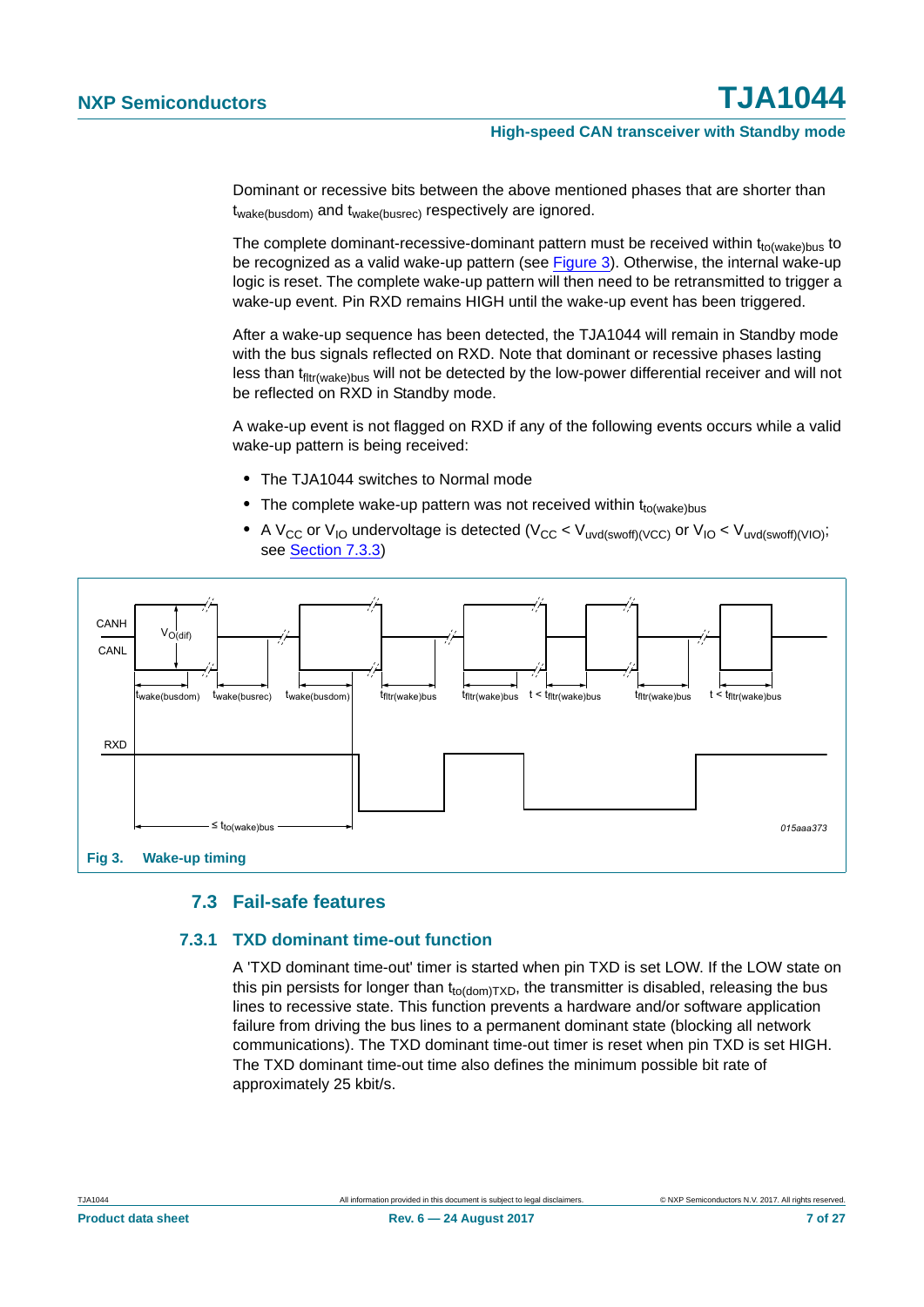#### <span id="page-7-1"></span>**7.3.2 Internal biasing of TXD and STB input pins**

Pins TXD and STB have internal pull-ups to  $V_{CC}$  ( $V_{IO}$  for variants with a  $V_{IO}$  pin) to ensure a safe, defined state in case one or both of these pins are left floating. Pull-up currents flow in these pins in all states; both pins should be held HIGH in Standby mode to minimize supply current.

#### <span id="page-7-0"></span>**7.3.3 Undervoltage detection on pins V<sub>CC</sub> and V<sub>IO</sub>**

If  $V_{CC}$  drops below the standby undervoltage detection level,  $V_{uvd(stb)/(VC)}$ , the transceiver switches to Standby mode. The logic state of pin STB is ignored until  $V_{CC}$  has recovered.

In versions with a  $V_{10}$  pin, if  $V_{10}$  drops below the switch-off undervoltage detection level (V<sub>uvd(swoff)(VIO)</sub>), the transceiver switches off and disengages from the bus (zero load) until  $V_{10}$  has recovered.

In versions without a  $V_{IO}$  pin, if  $V_{CC}$  drops below the switch-off undervoltage detection level ( $V<sub>uvd(swoff)(VCC)</sub>$ ), the transceiver switches off and disengages from the bus (zero load) until  $V_{CC}$  has recovered.

#### <span id="page-7-2"></span>**7.3.4 Overtemperature protection**

The output drivers are protected against overtemperature conditions. If the virtual junction temperature exceeds the shutdown junction temperature,  $T_{i(sd)}$ , both output drivers are disabled. When the virtual junction temperature drops below  $T_{i(s,d)}$  again, the output drivers recover once TXD has been reset to HIGH. Including the TXD condition prevents output driver oscillation due to small variations in temperature.

### <span id="page-7-3"></span>**7.4 VIO supply pin (TJA1044x/3 variants)**

Pin  $V_{10}$  should be connected to the microcontroller supply voltage (see [Figure 7\)](#page-14-0). This will adjust the signal levels of pins TXD, RXD and STB to the I/O levels of the microcontroller. Pin  $V_{10}$  also provides the internal supply voltage for the low-power differential receiver in the transceiver. For applications running in low-power mode, this allows the bus lines to be monitored for activity even if there is no supply voltage on pin  $V_{CC}$ .

For variants of the TJA1044 without a V<sub>IO</sub> pin, all circuitry is connected to V<sub>CC</sub> (pin 5 is not bonded). The signal levels of pins TXD, RXD and STB are then compatible with 5 V microcontrollers. This allows the device to interface with both 3.3 V and 5 V-supplied microcontrollers, provided the microcontroller I/Os are 5 V tolerant.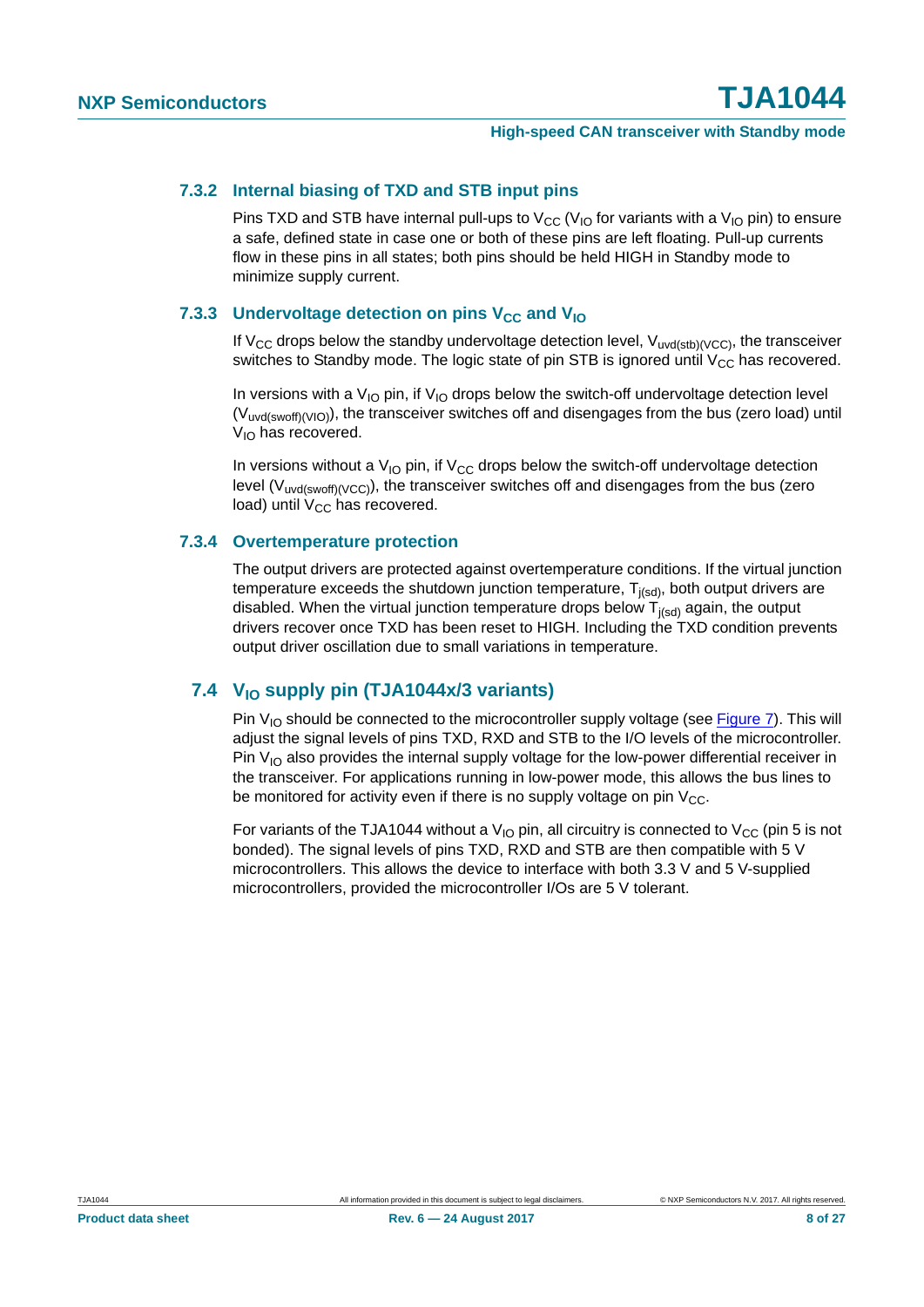## <span id="page-8-10"></span>**8. Limiting values**

#### <span id="page-8-9"></span>**Table 5. Limiting values**

*In accordance with the Absolute Maximum Rating System (IEC 60134). All voltages are referenced to GND.*

| <b>Symbol</b>     | <b>Parameter</b>                         | <b>Conditions</b>                                                    | Min                   | <b>Max</b>         | Unit            |
|-------------------|------------------------------------------|----------------------------------------------------------------------|-----------------------|--------------------|-----------------|
| $V_{x}$           | voltage on pin x[1]                      | on pins CANH, CANL                                                   | $-42$                 | $+42$              | $\vee$          |
|                   |                                          | on pin $V_{CC}$ , $V_{IO}$                                           | $-0.3$                | $+7$               | $\vee$          |
|                   |                                          | on any other pin                                                     | $\boxed{2}$<br>$-0.3$ | $V_{10} + 0.3$ 3 V |                 |
| $V_{(CANH-CANL)}$ | voltage between pin CANH and<br>pin CANL |                                                                      | $-27$                 | $+27$              | $\vee$          |
| $V_{\text{trt}}$  | transient voltage                        | on pins CANH and CANL                                                | $[4]$                 |                    |                 |
|                   |                                          | pulse 1                                                              | $-100$                |                    | $\vee$          |
|                   |                                          | pulse 2a                                                             |                       | 75                 | V               |
|                   |                                          | pulse 3a                                                             | $-150$                |                    | $\vee$          |
|                   |                                          | pulse 3b                                                             |                       | 100                | $\vee$          |
| V <sub>ESD</sub>  | electrostatic discharge voltage          | IEC 61000-4-2 (150 pF, 330 Ω)                                        | [5]                   |                    |                 |
|                   |                                          | on pins CANH and CANL                                                | -8                    | $+8$               | kV              |
|                   |                                          | Human Body Model (HBM); 100 pF, 1.5 k $\Omega$                       | [6]                   |                    |                 |
|                   |                                          | on pins CANH and CANL                                                | -8                    | $+8$               | kV              |
|                   |                                          | on any other pin                                                     | $-4$                  | $+4$               | kV              |
|                   |                                          | Machine Model (MM); 200 pF, 0.75 $\mu$ H, 10 $\Omega$ <sup>[7]</sup> |                       |                    |                 |
|                   |                                          | on any pin                                                           | $-200$                | $+200$             | $\vee$          |
|                   |                                          | Charged Device Model (CDM); field Induced<br>charge; 4 pF            | [8]                   |                    |                 |
|                   |                                          | on corner pins                                                       | $-750$                | $+750$             | $\vee$          |
|                   |                                          | on any other pin                                                     | -500                  | $+500$             | $\vee$          |
| $T_{\nu j}$       | virtual junction temperature             |                                                                      | $[9]$<br>$-40$        | $+150$             | $\rm ^{\circ}C$ |
| $T_{\text{stg}}$  | storage temperature                      |                                                                      | $-55$                 | $+150$             | $\circ$ C       |

<span id="page-8-8"></span>[1] The device can sustain voltages up to the specified values over the product lifetime, provided applied voltages (including transients) never exceed these values.

- <span id="page-8-7"></span>[2] Maximum voltage should never exceed 7 V.
- <span id="page-8-6"></span>[3]  $V_{CC}$  + 0.3 in the non- $V_{IO}$  product variants TJA1044T/TJA1044GT/TJA1044GTK.
- <span id="page-8-0"></span>[4] According to IEC TS 62228 (2007), Section 4.2.4; parameters for standard pulses defined in ISO7637 part 2: 2004-06.
- <span id="page-8-1"></span>[5] According to IEC TS 62228 (2007), Section 4.3; DIN EN 61000-4-2.
- <span id="page-8-2"></span>[6] According to AEC-Q100-002.
- <span id="page-8-3"></span>[7] According to AEC-Q100-003.
- <span id="page-8-4"></span>[8] According to AEC-Q100-011 Rev-C1. The classification level is C4B.
- <span id="page-8-5"></span>[9] In accordance with IEC 60747-1. An alternative definition of virtual junction temperature is:  $T_{vj} = T_{amb} + P \times R_{th(v_j-a)}$ , where  $R_{th(v_j-a)}$  is a fixed value to be used for the calculation of  $T_{vj}$ . The rating for  $T_{vj}$  limits the allowable combinations of power dissipation (P) and ambient temperature (T<sub>amb</sub>).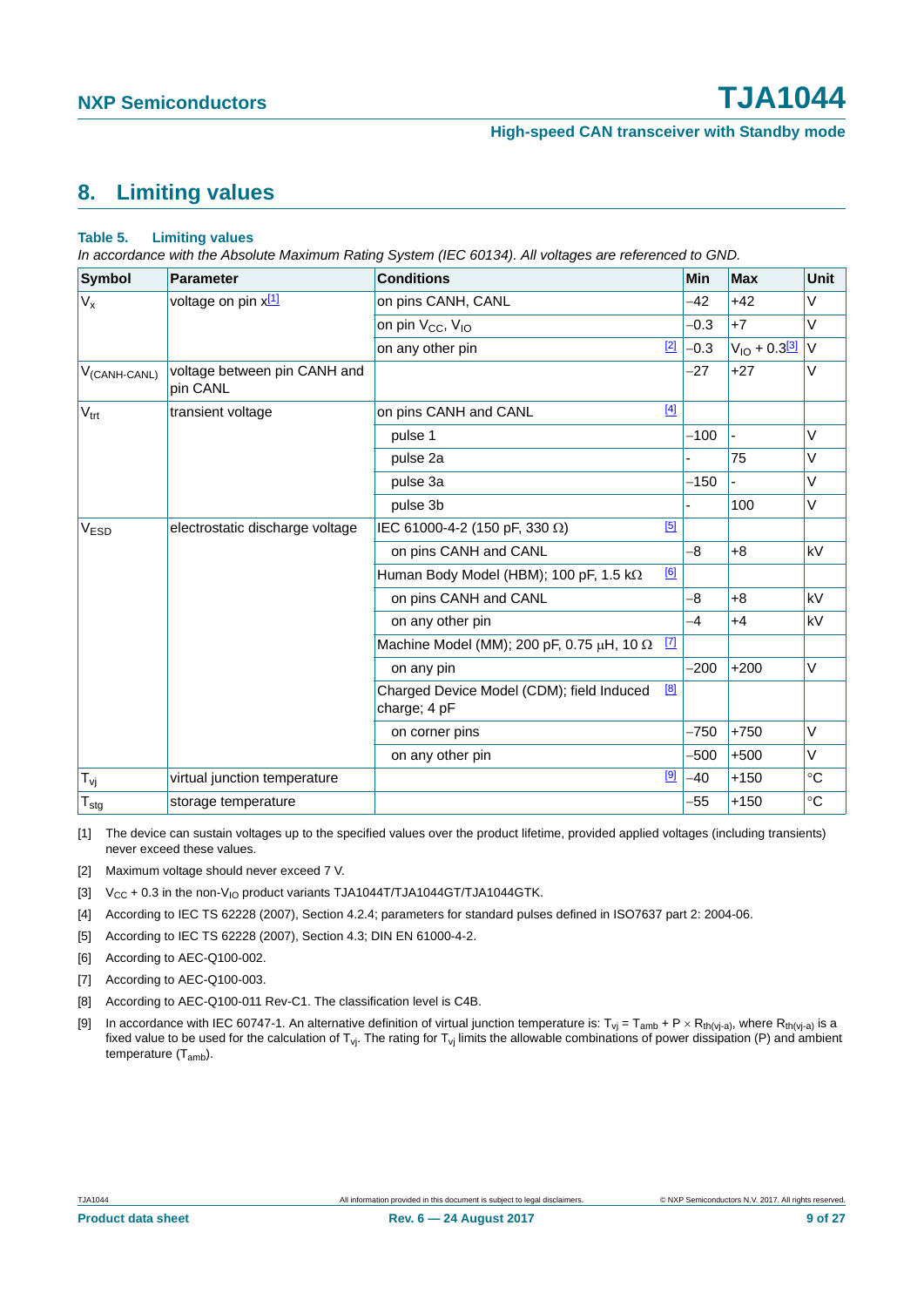## <span id="page-9-3"></span>**9. Thermal characteristics**

#### **Table 6. Thermal characteristics**

*According to IEC 60747-1.*

|                                                                          | Symbol Parameter | <b>Conditions</b>           | Value   | Unit |
|--------------------------------------------------------------------------|------------------|-----------------------------|---------|------|
| thermal resistance from virtual junction<br>$R_{th(vj-a)}$<br>to ambient |                  | SO8 package; in free air    | 97      | K/W  |
|                                                                          |                  | HVSON8 package; in free air |         |      |
|                                                                          |                  | dual-layer board            | $11$ 91 | K/W  |
|                                                                          |                  | four-layer board            | $2$ 52  | K/W  |

<span id="page-9-0"></span>[1] According to JEDEC JESD51-2, JESD51-3 and JESD51-5 at natural convection on 1s board with thermal via array under the exposed pad connected to the second copper layer.

## <span id="page-9-4"></span>**10. Static characteristics**

#### <span id="page-9-2"></span>**Table 7. Static characteristics**

 $T_{vi} = -40$  °C to +150 °C;  $V_{CC} = 4.75$  V to 5.25 V;  $V_{IO} = 2.95$  V to 5.25  $V_{III}$ ;  $R_L = 60 \Omega$ ;  $C_L = 100$  pF unless specified otherwise; *All voltages are defined with respect to ground. Positive currents flow into the IC[.\[2\]](#page-11-1)*

| <b>Symbol</b>                     | <b>Parameter</b>                                                    | <b>Conditions</b>                                                                                    | <b>Min</b>     | <b>Typ</b> | <b>Max</b>                                           | Unit |
|-----------------------------------|---------------------------------------------------------------------|------------------------------------------------------------------------------------------------------|----------------|------------|------------------------------------------------------|------|
| <b>Supply; pin V<sub>CC</sub></b> |                                                                     |                                                                                                      |                |            |                                                      |      |
| $V_{CC}$                          | supply voltage                                                      |                                                                                                      | 4.75           |            | 5.25                                                 | V    |
| $V_{uvd(stb)(VCC)}$               | standby undervoltage<br>detection voltage on pin<br>$V_{\rm CC}$    |                                                                                                      | 3.5            | 4          | 4.3                                                  | V    |
| Vuvd(swoff)(VCC)                  | switch-off undervoltage<br>detection voltage on pin<br>$V_{CC}$     | for variants without a $V_{10}$ pin                                                                  | 1.3            | 2.4        | 3.4                                                  | V    |
| $I_{\rm CC}$                      | supply current                                                      | Standby mode                                                                                         |                |            |                                                      |      |
|                                   |                                                                     | variants without a $V_{10}$ pin;<br>$VTXD = VCC$                                                     |                | 10         | 15                                                   | μA   |
|                                   |                                                                     | variants with a $V_{10}$ pin;<br>$VTXD = VIO$                                                        |                |            | 5                                                    | μA   |
|                                   |                                                                     | Normal mode                                                                                          |                |            |                                                      |      |
|                                   |                                                                     | recessive; $V_{TXD} = V_{IO} \frac{3}{3}$                                                            | $\overline{2}$ | 5          | 10                                                   | mA   |
|                                   |                                                                     | dominant; $V_{TXD} = 0 V$                                                                            | 20             | 45         | 70                                                   | mA   |
|                                   |                                                                     | dominant; $V_{TXD} = 0 V$ ;<br>short circuit on bus lines:<br>$-3 V < (V_{CANH} = V_{CANL}) < +18 V$ | $\overline{2}$ | 80         | 110                                                  | mA   |
|                                   | I/O level adapter supply; pin V <sub>IO</sub> [1]                   |                                                                                                      |                |            |                                                      |      |
| $V_{IO}$                          | supply voltage on pin V <sub>IO</sub>                               |                                                                                                      | 2.95           | L,         | 5.25                                                 | V    |
| $I_{IO}$                          | supply current on pin V <sub>IO</sub>                               | Standby mode; $V_{TXD} = V_{10}^{3}$                                                                 |                | 10         | 16.5                                                 | μA   |
|                                   |                                                                     | Normal mode                                                                                          |                |            |                                                      |      |
|                                   |                                                                     | recessive; $V_{TXD} = V_{10} \frac{3!}{2!}$                                                          | 10             | 80         | 200                                                  | μA   |
|                                   |                                                                     | dominant; $V_{TXD} = 0 V$                                                                            |                | 350        | 1000                                                 | μA   |
| $V_{uvd(swoff)(VIO)}$             | switch-off undervoltage<br>detection voltage on pin V <sub>IO</sub> | for variants with a $V_{10}$ pin                                                                     | 2.4            | 2.6        | 2.8                                                  | V    |
| TJA1044                           |                                                                     | All information provided in this document is subject to legal disclaimers.                           |                |            | © NXP Semiconductors N.V. 2017. All rights reserved. |      |

<span id="page-9-1"></span><sup>[2]</sup> According to JEDEC JESD51-2, JESD51-5 and JESD51-7 at natural convection on 2s2p board. Board with two inner copper layers (thickness:  $35 \mu m$ ) and thermal via array under the exposed pad connected to the first inner copper layer.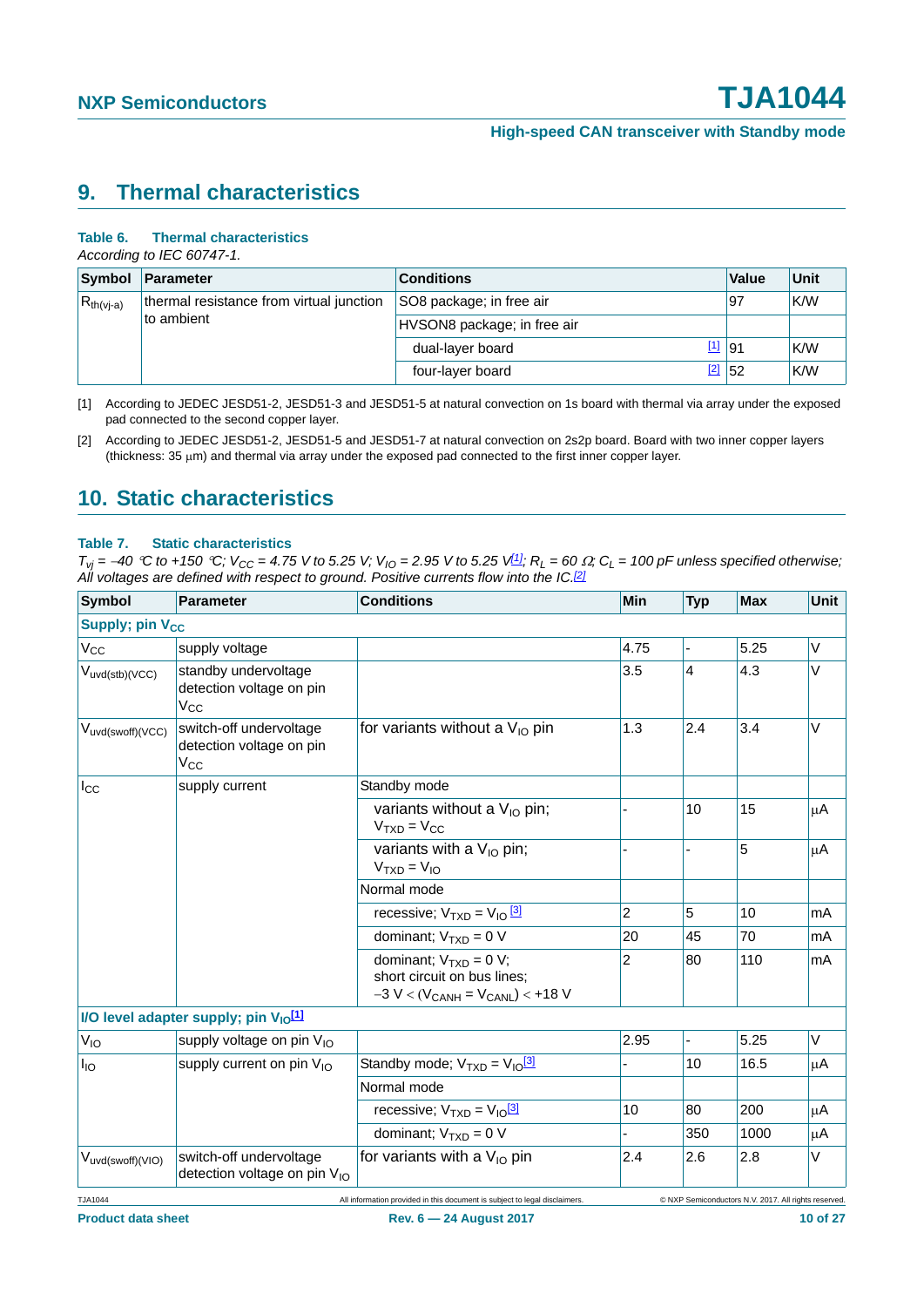#### **Table 7. Static characteristics** *…continued*

 $T_{Vj}$  = -40 °C to +150 °C;  $V_{CC}$  = 4.75 V to 5.25 V;  $V_{IO}$  = 2.95 V to 5.25 V $1/2$ ;  $R_L$  = 60  $\Omega$ ;  $C_L$  = 100 pF unless specified otherwise; *All voltages are defined with respect to ground. Positive currents flow into the IC.[2]*

| <b>Symbol</b>           | Parameter                                  | <b>Conditions</b>                                                                                                            | Min                | <b>Typ</b>  | <b>Max</b>     | Unit         |
|-------------------------|--------------------------------------------|------------------------------------------------------------------------------------------------------------------------------|--------------------|-------------|----------------|--------------|
|                         | <b>Standby mode control input; pin STB</b> |                                                                                                                              |                    |             |                |              |
| $V_{\text{IH}}$         | HIGH-level input voltage                   | variants with a V <sub>IO</sub> pin                                                                                          | 0.7V <sub>10</sub> |             | $V_{10} + 0.3$ | $\mathsf{V}$ |
|                         |                                            | variants without a $V_{10}$ pin                                                                                              | 2                  |             | $V_{CC}$ + 0.3 | V            |
| $V_{IL}$                | LOW-level input voltage                    | variants with a $V_{10}$ pin                                                                                                 | $-0.3V10$          |             | $+0.3V_{10}$   | V            |
|                         |                                            | variants without a V <sub>IO</sub> pin                                                                                       | -0.3               |             | $+0.8$         | V            |
| $I_{\text{IH}}$         | HIGH-level input current                   | $V_{\text{STB}} = V_{10} \frac{3!}{2!}$                                                                                      | $-1$               |             | $+1$           | $\mu$ A      |
| I <sub>IL</sub>         | LOW-level input current                    | $V_{STB} = 0 V$                                                                                                              | $-15$              |             | -1             | μA           |
|                         | <b>CAN transmit data input; pin TXD</b>    |                                                                                                                              |                    |             |                |              |
| V <sub>IH</sub>         | HIGH-level input voltage                   | variants with a V <sub>IO</sub> pin                                                                                          | 0.7V <sub>10</sub> |             | $V_{10} + 0.3$ | V            |
|                         |                                            | variants without a $V_{10}$ pin                                                                                              | 2                  |             | $V_{CC}$ + 0.3 | V            |
| $V_{IL}$                | LOW-level input voltage                    | variants with a V <sub>IO</sub> pin                                                                                          | $-0.3V10$          |             | $+0.3V10$      | V            |
|                         |                                            | variants without a $V_{10}$ pin                                                                                              | $-0.3$             |             | $+0.8$         | V            |
| $I_{\text{IH}}$         | HIGH-level input current                   | $VTXD = VIO$ <sup>[3]</sup>                                                                                                  | -5                 |             | +5             | μA           |
| I <sub>IL</sub>         | LOW-level input current                    | $V_{TXD} = 0$ V; variants with a V <sub>IO</sub> pin                                                                         | -260               | $-150$      | -60            | μA           |
|                         |                                            | $VTXD = 0 V;$<br>variants without a V <sub>IO</sub> pin                                                                      | -260               | $-150$      | $-70$          | μA           |
| $C_i$                   | input capacitance                          | $[4]$                                                                                                                        |                    | 5           | 10             | pF           |
|                         | <b>CAN receive data output; pin RXD</b>    |                                                                                                                              |                    |             |                |              |
| $I_{OH}$                | HIGH-level output current                  | $V_{RXD} = V_{10} \frac{3!}{3!} - 0.4 V$                                                                                     | -8                 | -3          | $-1$           | mA           |
| $I_{OL}$                | LOW-level output current                   | $V_{RXD} = 0.4 V$ ; bus dominant                                                                                             | $\mathbf{1}$       |             | 12             | mA           |
|                         | <b>Bus lines; pins CANH and CANL</b>       |                                                                                                                              |                    |             |                |              |
| $V_{O(dom)}$            | dominant output voltage                    | $V_{TXD} = 0$ V; t < t <sub>to(dom)</sub> T <sub>XD</sub>                                                                    |                    |             |                |              |
|                         |                                            | pin CANH; $R_L = 50 \Omega$ to 65 $\Omega$                                                                                   | 2.75               | 3.5         | 4.5            | V            |
|                         |                                            | pin CANL; $R_L = 50 \Omega$ to 65 $\Omega$                                                                                   | 0.5                | 1.5         | 2.25           | V            |
| $V_{\text{dom}(TX)sym}$ | transmitter dominant<br>voltage symmetry   | $V_{\text{dom(TX)sym}} = V_{\text{CC}} - V_{\text{CANH}} - V_{\text{CANL}}$                                                  | $-400$             |             | $+400$         | mV           |
| V <sub>TXsym</sub>      | transmitter voltage<br>symmetry            | $[4]$<br>$V_{TXsvm} = V_{CANH} + V_{CANL}$<br>$\boxed{5}$<br>$f_{TXD}$ = 250 kHz, 1 MHz and 2.5 MHz;<br>$C_{SPLIT}$ = 4.7 nF | $0.9V_{CC}$        |             | $1.1V_{CC}$    | V            |
| $V_{O(\text{dif})}$     | differential output voltage                | dominant; Normal mode;<br>$VTXD = 0 V; t < tto(dom)TXD;$                                                                     |                    |             |                |              |
|                         |                                            | $R_L$ = 50 $\Omega$ to 65 $\Omega$                                                                                           | 1.5                |             | 3              | V            |
|                         |                                            | $R_L$ = 45 $\Omega$ to 70 $\Omega$                                                                                           | 1.4                |             | 3.3            | V            |
|                         |                                            | $R_L$ = 2240 $\Omega$                                                                                                        | 1.5                |             | 5              | V            |
|                         |                                            | recessive                                                                                                                    |                    |             |                |              |
|                         |                                            | Normal mode: $V_{TXD} = V_{10}^{3}$ ;<br>no load                                                                             | $-50$              |             | $+50$          | mV           |
|                         |                                            | Standby mode; no load                                                                                                        | $-0.2$             |             | $+0.2$         | V            |
| $V_{O(rec)}$            | recessive output voltage                   | Normal mode; $V_{TXD} = V_{10}^{3}$ ; no load                                                                                | $\overline{c}$     | $0.5V_{CC}$ | 3              | V            |
|                         |                                            | Standby mode; no load                                                                                                        | $-0.1$             |             | $+0.1$         | V            |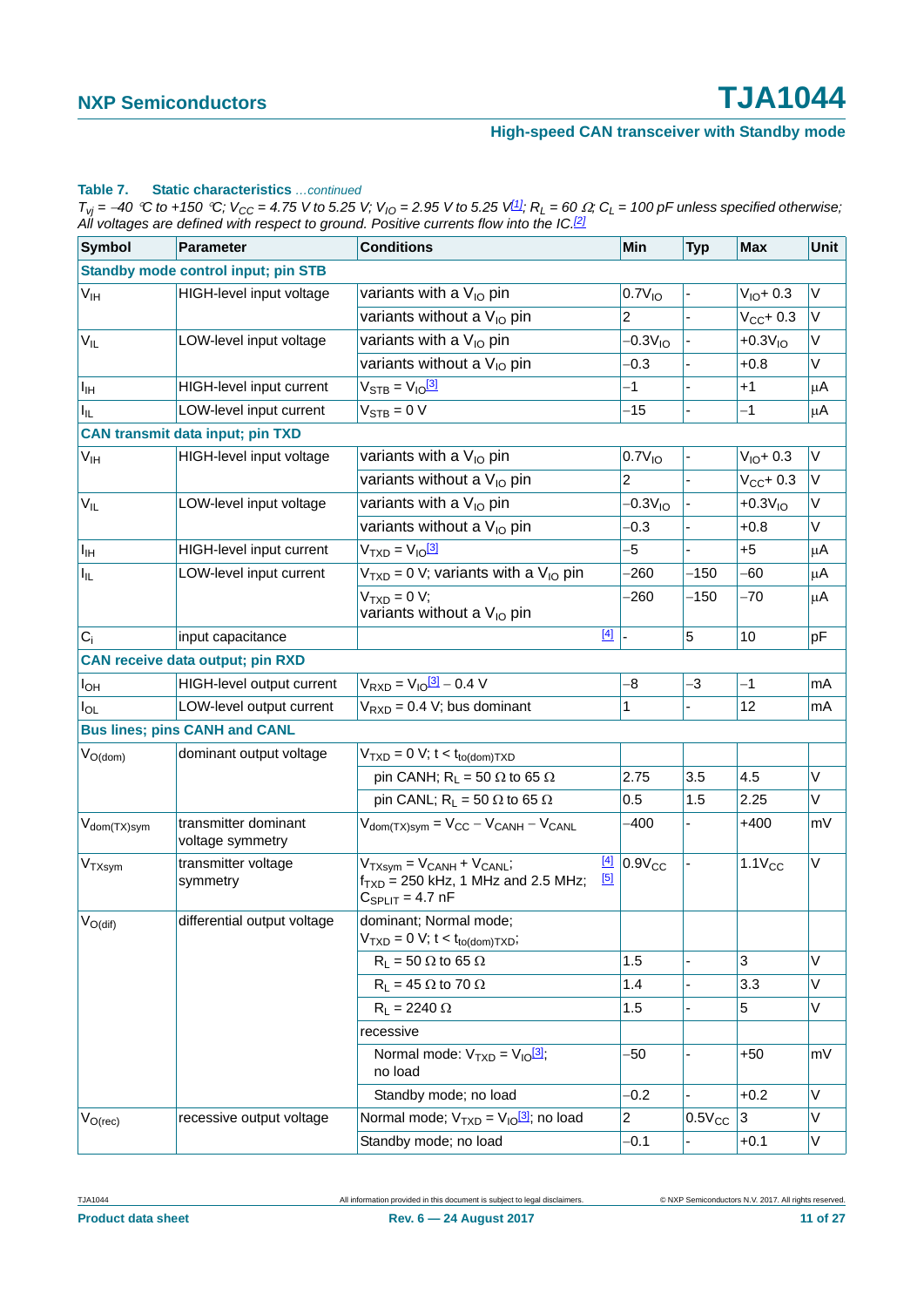#### **High-speed CAN transceiver with Standby mode**

#### **Table 7. Static characteristics** *…continued*

 $T_{Vj}$  = -40 °C to +150 °C;  $V_{CC}$  = 4.75 V to 5.25 V;  $V_{IO}$  = 2.95 V to 5.25 V<sup>[1]</sup>;  $R_L$  = 60  $\Omega$ ;  $C_L$  = 100 pF unless specified otherwise; *All voltages are defined with respect to ground. Positive currents flow into the IC.[2]*

| <b>Symbol</b>                | <b>Parameter</b>                            | <b>Conditions</b>                                                                                                                   | Min           | <b>Typ</b>     | <b>Max</b> | Unit      |
|------------------------------|---------------------------------------------|-------------------------------------------------------------------------------------------------------------------------------------|---------------|----------------|------------|-----------|
| $V_{th(RX)dif}$              | differential receiver<br>threshold voltage  | $-12$ V $\leq$ V <sub>CANL</sub> $\leq$ +12 V;<br>$-12$ V $\leq$ V <sub>CANH</sub> $\leq$ +12 V                                     |               |                |            |           |
|                              |                                             | Normal mode                                                                                                                         | 0.5           |                | 0.9        | V         |
|                              |                                             | Standby mode                                                                                                                        | 0.4           |                | 1.15       | $\vee$    |
| $V_{rec(RX)}$                | receiver recessive voltage                  | $-12$ V ≤ V <sub>CANL</sub> ≤ +12 V;<br>–12 V ≤ V <sub>CANH</sub> ≤ +12 V                                                           |               |                |            |           |
|                              |                                             | Normal mode                                                                                                                         | -4            |                | 0.5        | V         |
|                              |                                             | Standby mode                                                                                                                        | -4            |                | 0.4        | V         |
| $V_{dom(RX)}$                | receiver dominant voltage                   | $-12$ V $\leq$ V <sub>CANL</sub> $\leq$ +12 V;<br>$-12$ V $\leq$ V <sub>CANH</sub> $\leq$ +12 V                                     |               |                |            |           |
|                              |                                             | Normal mode                                                                                                                         | 0.9           | $\overline{a}$ | 9.0        | $\vee$    |
|                              |                                             | Standby mode                                                                                                                        | 1.15          |                | 9.0        | V         |
| V <sub>hys</sub> (RX)dif     | differential receiver<br>hysteresis voltage | $-12$ V $\leq$ V <sub>CANL</sub> $\leq$ +12 V;<br>$-12$ V $\leq$ V <sub>CANH</sub> $\leq$ +12 V; Normal mode                        | 50            |                | 300        | mV        |
| $I_{O(\text{sc})$ dom        | dominant short-circuit<br>output current    | $V_{TXD} = 0$ V; t < t <sub>to(dom)TXD</sub> ; V <sub>CC</sub> = 5 V                                                                |               |                |            |           |
|                              |                                             | pin CANH; $V_{CANH} = -15$ V to +40 V                                                                                               | $-100$        | $-70$          | -40        | mA        |
|                              |                                             | pin CANL; $V_{CANL} = -15 V$ to +40 V                                                                                               | 40            | 70             | 100        | mA        |
| $I_{O(sc)rec}$               | recessive short-circuit<br>output current   | Normal mode; $V_{TXD} = V_{10}^{3}$ ;<br>$V_{CANH} = V_{CANL} = -27 V$ to +32 V                                                     | $-5$          |                | +5         | mA        |
| I <sub>L</sub>               | leakage current                             | $V_{CC} = V_{IO} = 0$ V or<br>$V_{CC} = V_{IO}$ = shorted to GND via<br>47 k $\Omega$ ; V <sub>CANH</sub> = V <sub>CANL</sub> = 5 V | $-5$          |                | +5         | μA        |
| $R_i$                        | input resistance                            | $-2$ V $\leq$ V <sub>CANL</sub> $\leq$ +7 V;<br>–2 V ≤ V <sub>CANH</sub> ≤ +7 V                                                     | $\boxed{4}$ 9 | 15             | 28         | kΩ        |
| $\Delta R_i$                 | input resistance deviation                  | $[4]$<br>$0 V \leq V_{CANL} \leq +5 V;$<br>$0 V \leq V_{CANH} \leq +5 V$                                                            | $-3$          |                | $+3$       | %         |
| $R_{i(dif)}$                 | differential input resistance               | $[4]$<br>$-2$ V $\leq$ V <sub>CANL</sub> $\leq$ +7 V;<br>$-2$ V $\leq$ V <sub>CANH</sub> $\leq$ +7 V                                | $ 19\rangle$  | 30             | 52         | $k\Omega$ |
| $C_{i(cm)}$                  | common-mode input<br>capacitance            | $[4]$                                                                                                                               |               |                | 20         | рF        |
| $C_{i(\text{dif})}$          | differential input<br>capacitance           | $[4]$                                                                                                                               |               |                | 10         | pF        |
| <b>Temperature detection</b> |                                             |                                                                                                                                     |               |                |            |           |
| $T_{j(sd)}$                  | shutdown junction<br>temperature            | $[4]$                                                                                                                               |               | 185            |            | °C        |

<span id="page-11-0"></span>[1] Only TJA1044x/3 variants have a V<sub>IO</sub> pin; all circuitry is connected to V<sub>CC</sub> in the other variants.

<span id="page-11-1"></span>[2] Factory testing uses correlated test conditions to cover the specified temperature and power supply voltage range.

<span id="page-11-2"></span>[3]  $V_{IO} = V_{CC}$  in non- $V_{IO}$  product variants..

<span id="page-11-3"></span>[4] Not tested in production; guaranteed by design.

<span id="page-11-4"></span>[5] The test circuit used to measure the bus output voltage symmetry (which includes  $C_{SPLIT}$ ) is shown in [Figure 9](#page-15-0).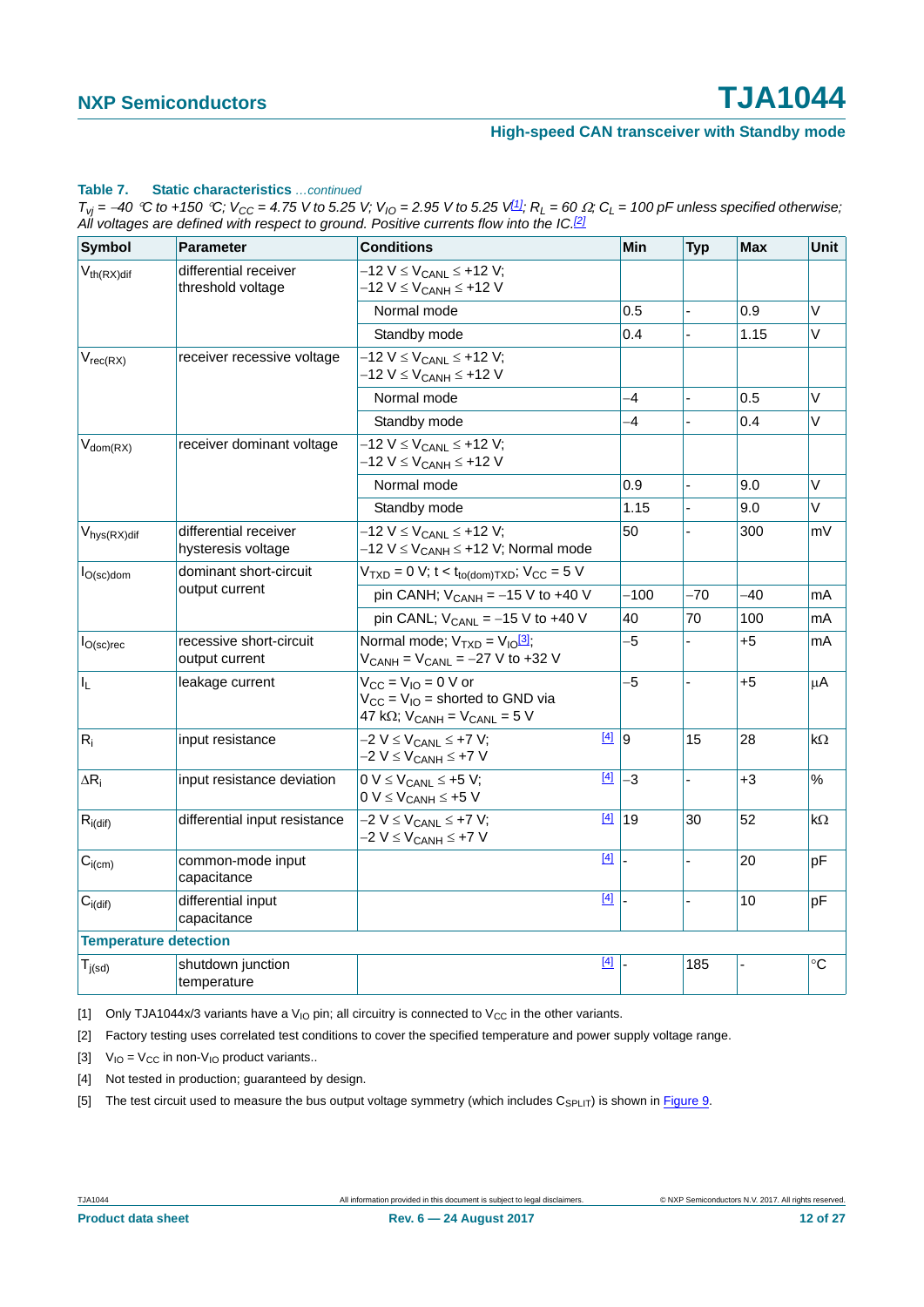# <span id="page-12-4"></span>**11. Dynamic characteristics**

#### <span id="page-12-3"></span>**Table 8. Dynamic characteristics**

 $T_{Vj}$  = -40 °C to +150 °C;  $V_{CC}$  = 4.75 V to 5.25 V;  $V_{IO}$  = 2.95 V to 5.25 V<sup>[1]</sup>;  $R_L$  = 60  $\Omega$ ;  $C_L$  = 100 pF unless specified otherwise. *All voltages are defined with respect to ground.[\[2\]](#page-12-0)*

| <b>Symbol</b>                                | <b>Parameter</b>                                                            | <b>Conditions</b>                                       | Min            | <b>Typ</b> | <b>Max</b> | Unit    |
|----------------------------------------------|-----------------------------------------------------------------------------|---------------------------------------------------------|----------------|------------|------------|---------|
|                                              | Transceiver timing; pins CANH, CANL, TXD and RXD; see Figure 8 and Figure 4 |                                                         |                |            |            |         |
| t <sub>d</sub> (TXD-busdom)                  | delay time from TXD to bus dominant                                         | Normal mode                                             |                | 65         |            | ns      |
| $t_{d(TXD-busrec)}$                          | delay time from TXD to bus recessive                                        | Normal mode                                             |                | 90         |            | ns      |
| $t_{d(busdom-RXD)}$                          | delay time from bus dominant to RXD                                         | Normal mode                                             |                | 60         |            | ns      |
| $t_{d(busrec-RXD)}$                          | delay time from bus recessive to RXD                                        | Normal mode                                             | $\overline{a}$ | 65         |            | ns      |
| $t_{d(TXDL-RXDL)}$                           | delay time from TXD LOW to RXD LOW                                          | TJA1044T; Normal mode                                   | 50             |            | 230        | ns      |
|                                              |                                                                             | all other variants; Normal mode                         | 50             |            | 210        | ns      |
| $t_{d(TXDH-RXDH)}$                           | delay time from TXD HIGH to RXD HIGH                                        | TJA1044T; Normal mode                                   | 50             |            | 230        | ns      |
|                                              |                                                                             | all other variants; Normal mode                         | 50             |            | 210        | ns      |
| $t_{\text{bit(bus)}}$                        | transmitted recessive bit width                                             | TJA1044Gx                                               |                |            |            |         |
|                                              |                                                                             | $^{[3]}$<br>$t_{\text{bit(TXD)}} = 500$ ns              | 435            |            | 530        | ns      |
|                                              |                                                                             | $[3]$<br>$t_{\text{bit(TXD)}} = 200$ ns                 | 155            |            | 210        | ns      |
| $t_{\text{bit(RXD)}}$                        | bit time on pin RXD                                                         | <b>TJA1044Gx</b>                                        |                |            |            |         |
|                                              |                                                                             | $^{[3]}$<br>$t_{\text{bit(TXD)}} = 500$ ns              | 400            |            | 550        | ns      |
|                                              |                                                                             | $^{[3]}$<br>$t_{\text{bit(TXD)}} = 200$ ns              | 120            |            | 220        | ns      |
| $\Delta t_{rec}$                             | receiver timing symmetry                                                    | TJA1044Gx                                               |                |            |            |         |
|                                              |                                                                             | $t_{\text{bit(TXD)}} = 500$ ns                          | -65            |            | $+40$      | ns      |
|                                              |                                                                             | $t_{\text{bit(TXD)}} = 200$ ns                          | -45            |            | $+15$      | ns      |
| $t_{\text{to}(\text{dom})\text{T}X\text{D}}$ | TXD dominant time-out time                                                  | $VTXD = 0 V; Normal mode$                               | 0.8            | 3          | 6.5        | ms      |
| $t_{d(\text{stb-norm})}$                     | standby to normal mode delay time                                           |                                                         | 7              | 25         | 47         | μS      |
| t <sub>wake</sub> (busdom)                   | bus dominant wake-up time                                                   | Standby mode;<br>variants with a V <sub>IO</sub> pin    | 0.5            |            | 1.8        | $\mu$ S |
|                                              |                                                                             | Standby mode;<br>variants without a V <sub>IO</sub> pin | 0.5            |            | 3.0        | $\mu$ S |
| t <sub>wake</sub> (busrec)                   | bus recessive wake-up time                                                  | Standby mode;<br>variants with a V <sub>IO</sub> pin    | 0.5            |            | 1.8        | $\mu$ s |
|                                              |                                                                             | Standby mode;<br>variants without a V <sub>IO</sub> pin | 0.5            |            | 3.0        | μS      |
| t <sub>to</sub> (wake)bus                    | bus wake-up time-out time                                                   | Standby mode                                            | 0.8            | 3          | 6.5        | ms      |
| t <sub>fltr</sub> (wake)bus                  | bus wake-up filter time                                                     | Standby mode                                            |                |            |            |         |
|                                              |                                                                             | variants without a V <sub>IO</sub> pin                  | 0.5            | 1          | 3          | μS      |
|                                              |                                                                             | variants with a V <sub>IO</sub> pin                     | 0.5            |            | 1.8        | $\mu$ s |

<span id="page-12-1"></span>[1] Only TJA1044x/3 variants have a V<sub>IO</sub> pin; all circuitry is connected to V<sub>CC</sub> in the other variants.

<span id="page-12-0"></span>[2] Factory testing uses correlated test conditions to cover the specified temperature and power supply voltage range.

<span id="page-12-2"></span>[3] See [Figure 5.](#page-13-1)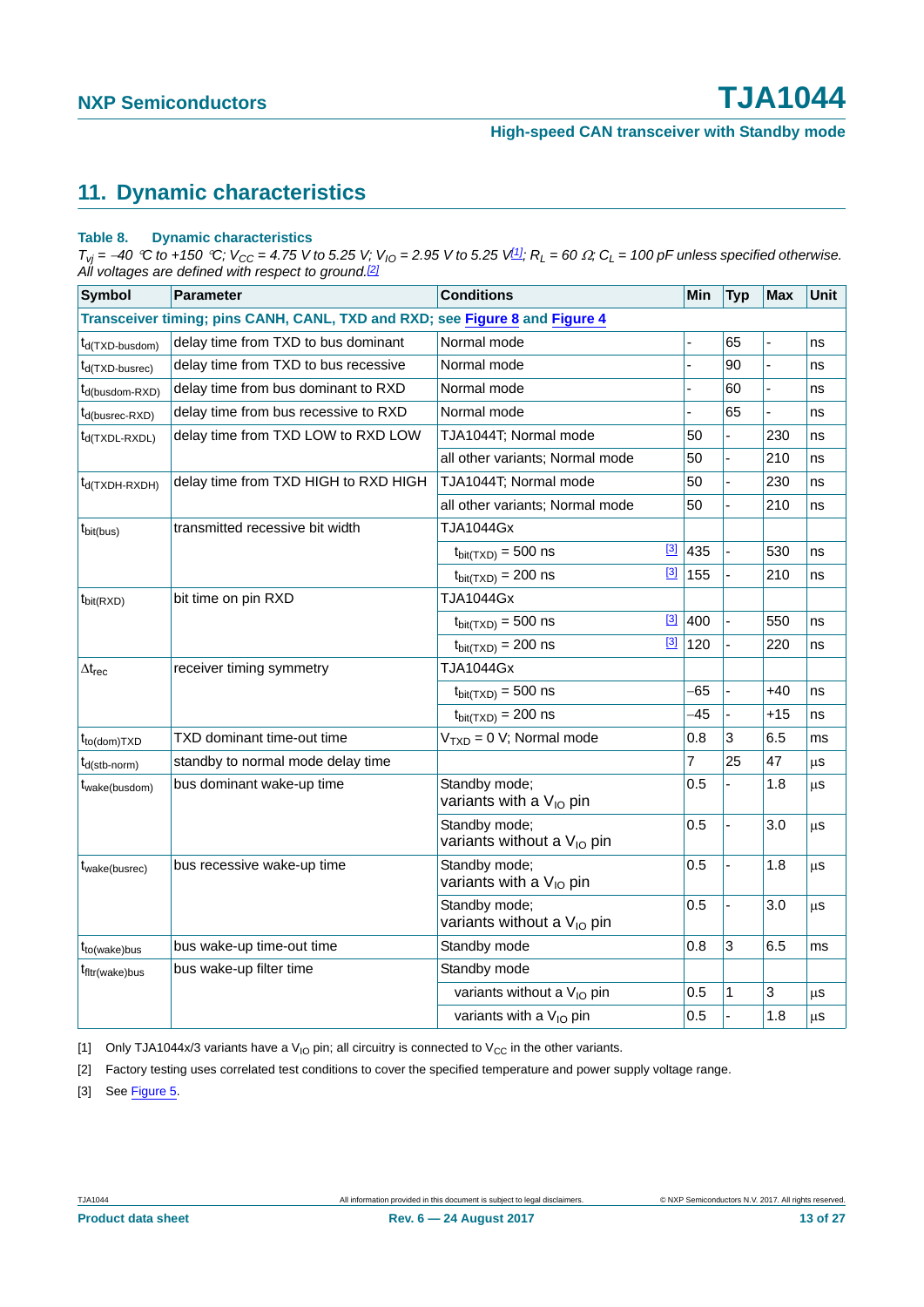#### **High-speed CAN transceiver with Standby mode**



<span id="page-13-0"></span>

<span id="page-13-1"></span>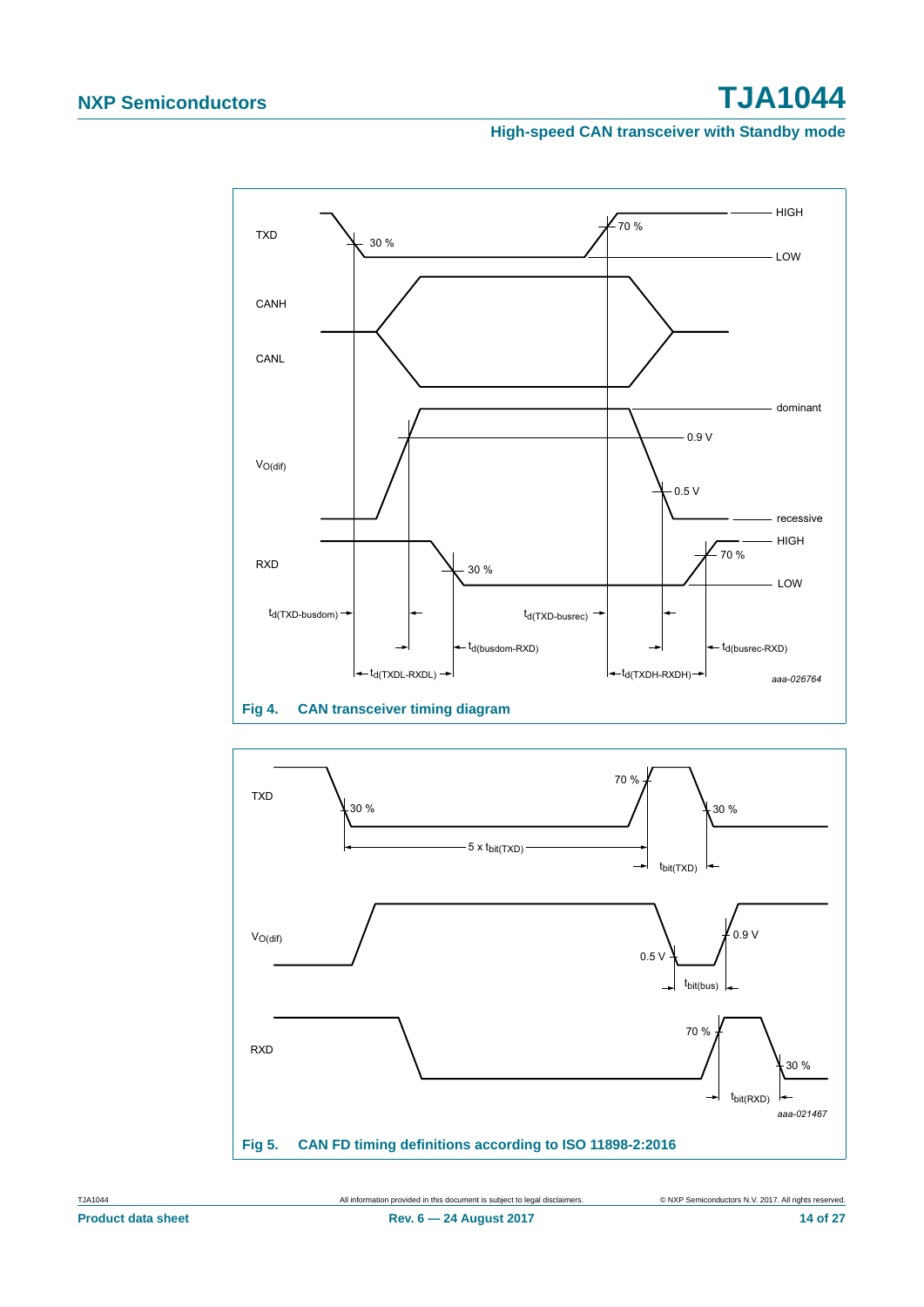# <span id="page-14-4"></span><span id="page-14-3"></span>**12. Application information**

## **12.1 Application diagram**



<span id="page-14-1"></span>

## <span id="page-14-2"></span><span id="page-14-0"></span>**12.2 Application hints**

Further information on the application of the TJA1044 can be found in NXP application hints *AH1308 Application Hints - Standalone high-speed CAN transceivers Mantis TJA1044/TJA1057 and Dual-Mantis TJA1046*.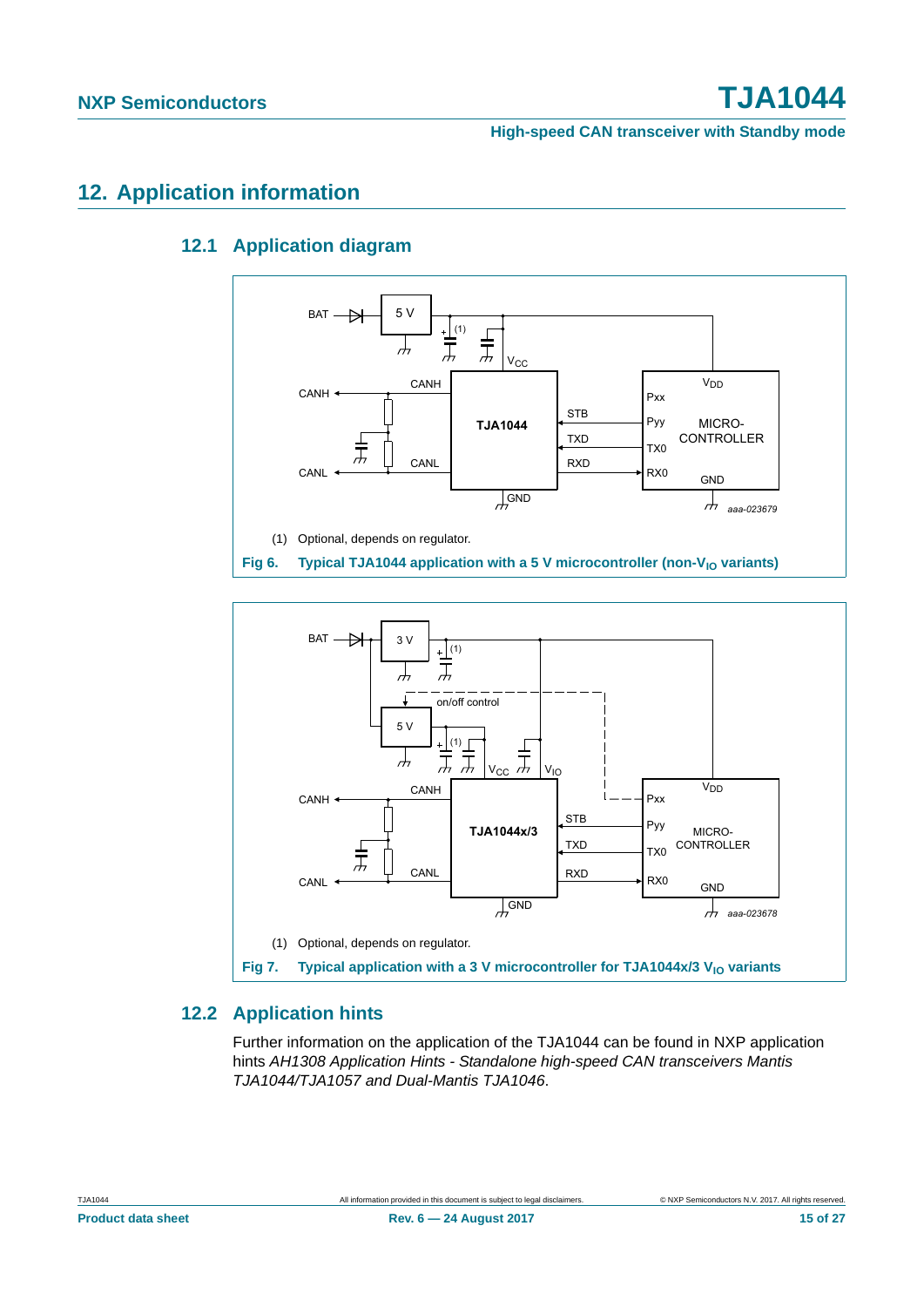#### **High-speed CAN transceiver with Standby mode**

## <span id="page-15-2"></span>**13. Test information**



<span id="page-15-1"></span>

## <span id="page-15-3"></span><span id="page-15-0"></span>**13.1 Quality information**

This product has been qualified in accordance with the Automotive Electronics Council (AEC) standard *Q100 Rev-G - Failure mechanism based stress test qualification for integrated circuits*, and is suitable for use in automotive applications.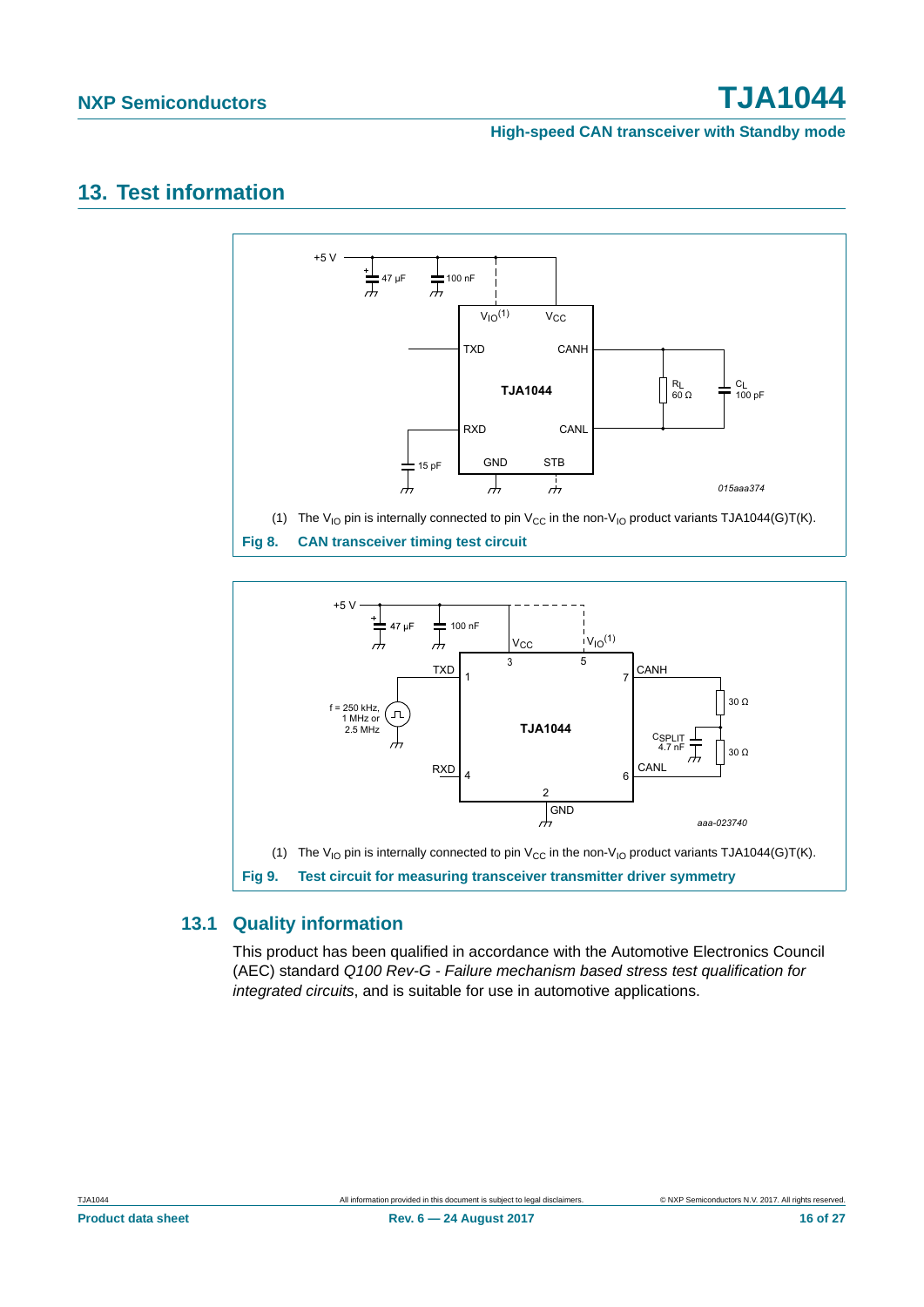**High-speed CAN transceiver with Standby mode**

## <span id="page-16-0"></span>**14. Package outline**

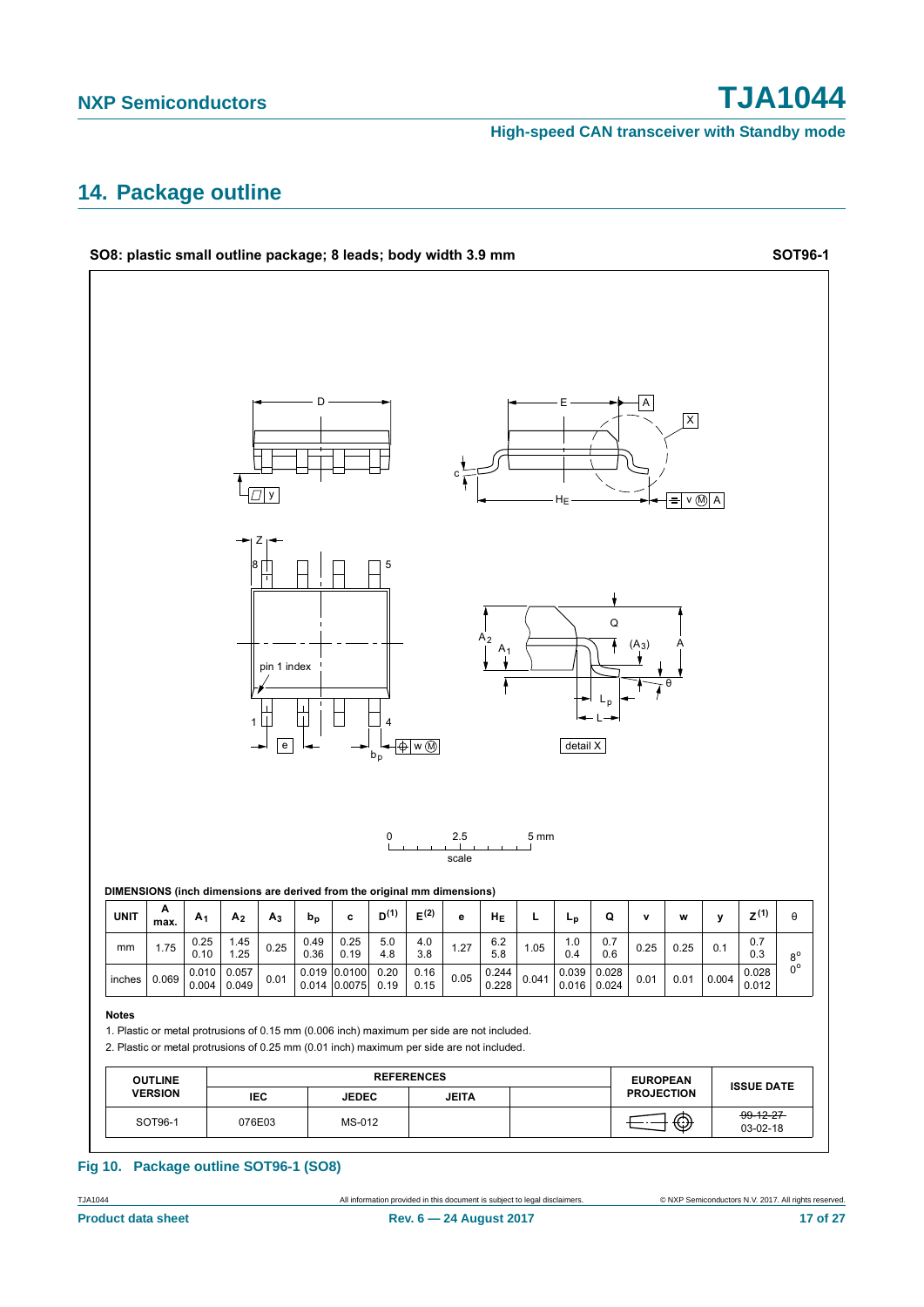#### **High-speed CAN transceiver with Standby mode**



**HVSON8: plastic thermal enhanced very thin small outline package; no leads;** 

#### **Fig 11. Package outline SOT782-1 (HVSON8)**

TJA1044 All information provided in this document is subject to legal disclaimers. © NXP Semiconductors N.V. 2017. All rights reserved.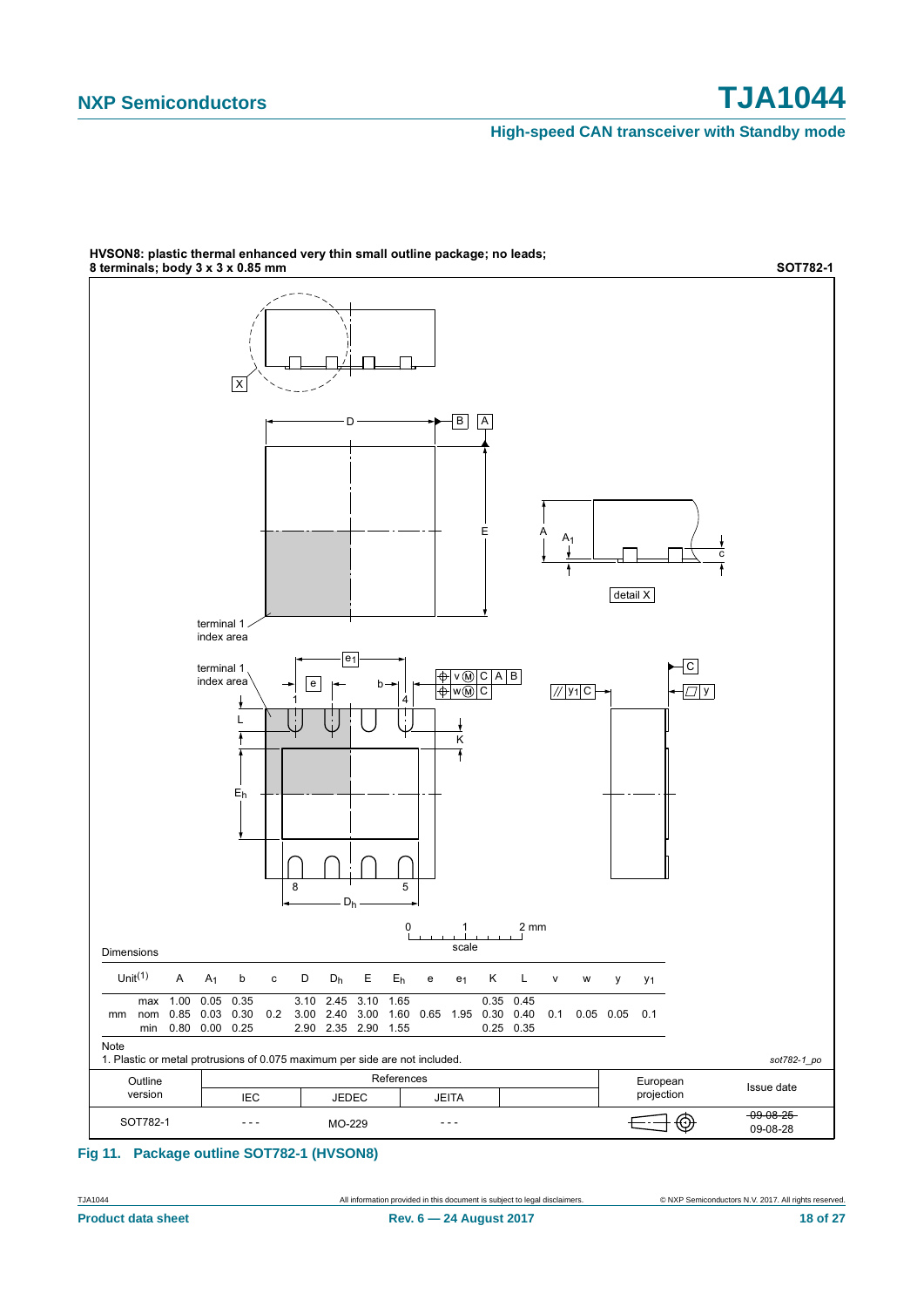## <span id="page-18-0"></span>**15. Handling information**

All input and output pins are protected against ElectroStatic Discharge (ESD) under normal handling. When handling ensure that the appropriate precautions are taken as described in *JESD625-A* or equivalent standards.

## <span id="page-18-1"></span>**16. Soldering of SMD packages**

This text provides a very brief insight into a complex technology. A more in-depth account of soldering ICs can be found in Application Note *AN10365 "Surface mount reflow soldering description"*.

### <span id="page-18-2"></span>**16.1 Introduction to soldering**

Soldering is one of the most common methods through which packages are attached to Printed Circuit Boards (PCBs), to form electrical circuits. The soldered joint provides both the mechanical and the electrical connection. There is no single soldering method that is ideal for all IC packages. Wave soldering is often preferred when through-hole and Surface Mount Devices (SMDs) are mixed on one printed wiring board; however, it is not suitable for fine pitch SMDs. Reflow soldering is ideal for the small pitches and high densities that come with increased miniaturization.

### <span id="page-18-3"></span>**16.2 Wave and reflow soldering**

Wave soldering is a joining technology in which the joints are made by solder coming from a standing wave of liquid solder. The wave soldering process is suitable for the following:

- **•** Through-hole components
- **•** Leaded or leadless SMDs, which are glued to the surface of the printed circuit board

Not all SMDs can be wave soldered. Packages with solder balls, and some leadless packages which have solder lands underneath the body, cannot be wave soldered. Also, leaded SMDs with leads having a pitch smaller than ~0.6 mm cannot be wave soldered, due to an increased probability of bridging.

The reflow soldering process involves applying solder paste to a board, followed by component placement and exposure to a temperature profile. Leaded packages, packages with solder balls, and leadless packages are all reflow solderable.

Key characteristics in both wave and reflow soldering are:

- **•** Board specifications, including the board finish, solder masks and vias
- **•** Package footprints, including solder thieves and orientation
- **•** The moisture sensitivity level of the packages
- **•** Package placement
- **•** Inspection and repair
- **•** Lead-free soldering versus SnPb soldering

### <span id="page-18-4"></span>**16.3 Wave soldering**

Key characteristics in wave soldering are: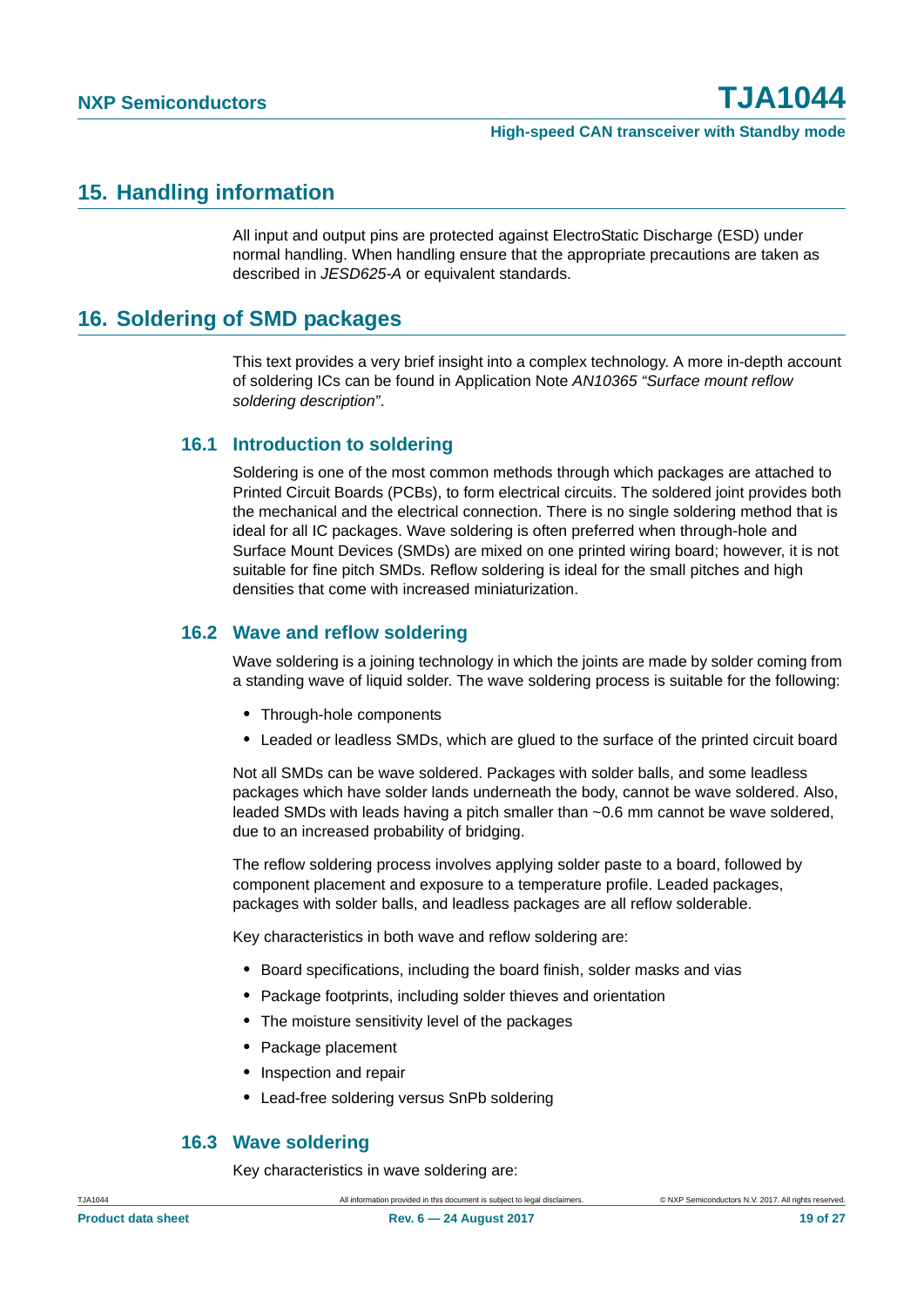- **•** Process issues, such as application of adhesive and flux, clinching of leads, board transport, the solder wave parameters, and the time during which components are exposed to the wave
- **•** Solder bath specifications, including temperature and impurities

### <span id="page-19-2"></span>**16.4 Reflow soldering**

Key characteristics in reflow soldering are:

- **•** Lead-free versus SnPb soldering; note that a lead-free reflow process usually leads to higher minimum peak temperatures (see [Figure 12\)](#page-20-0) than a SnPb process, thus reducing the process window
- **•** Solder paste printing issues including smearing, release, and adjusting the process window for a mix of large and small components on one board
- **•** Reflow temperature profile; this profile includes preheat, reflow (in which the board is heated to the peak temperature) and cooling down. It is imperative that the peak temperature is high enough for the solder to make reliable solder joints (a solder paste characteristic). In addition, the peak temperature must be low enough that the packages and/or boards are not damaged. The peak temperature of the package depends on package thickness and volume and is classified in accordance with [Table 9](#page-19-0) and [10](#page-19-1)

#### <span id="page-19-0"></span>**Table 9. SnPb eutectic process (from J-STD-020D)**

| Package thickness (mm) | Package reflow temperature $(^\circ \text{C})$<br>Volume (mm <sup>3</sup> ) |            |  |
|------------------------|-----------------------------------------------------------------------------|------------|--|
|                        |                                                                             |            |  |
|                        | $\leq 350$                                                                  | $\geq 350$ |  |
| < 2.5                  | 235                                                                         | 220        |  |
| $\geq 2.5$             | 220                                                                         | 220        |  |

#### <span id="page-19-1"></span>**Table 10. Lead-free process (from J-STD-020D)**

| Package thickness (mm) | Package reflow temperature $(^\circ \mathsf{C})$ |             |        |
|------------------------|--------------------------------------------------|-------------|--------|
|                        | Volume (mm <sup>3</sup> )                        |             |        |
|                        | < 350                                            | 350 to 2000 | > 2000 |
| < 1.6                  | 260                                              | 260         | 260    |
| 1.6 to 2.5             | 260                                              | 250         | 245    |
| > 2.5                  | 250                                              | 245         | 245    |

Moisture sensitivity precautions, as indicated on the packing, must be respected at all times.

Studies have shown that small packages reach higher temperatures during reflow soldering, see [Figure 12](#page-20-0).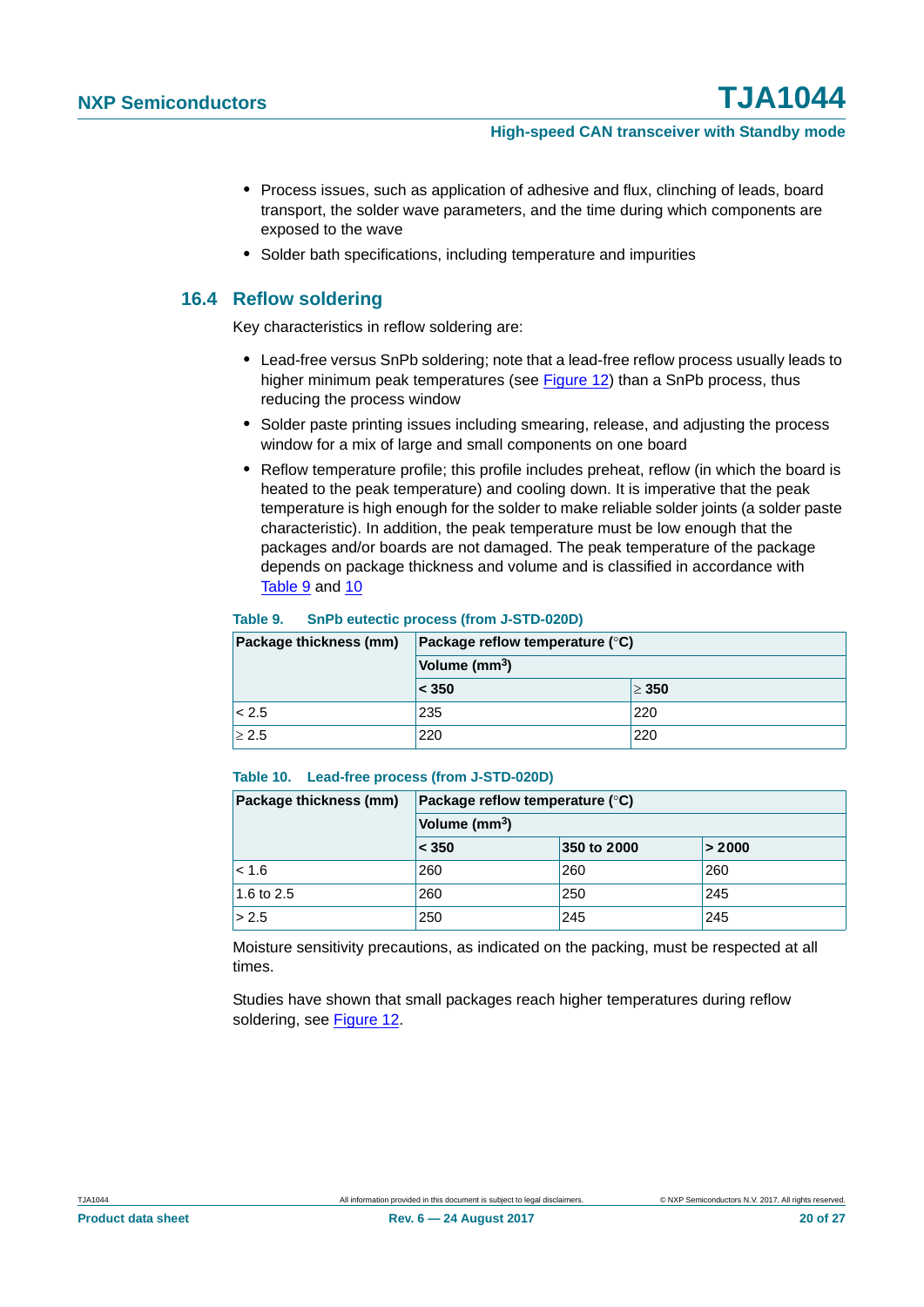#### **High-speed CAN transceiver with Standby mode**



<span id="page-20-0"></span>For further information on temperature profiles, refer to Application Note *AN10365 "Surface mount reflow soldering description"*.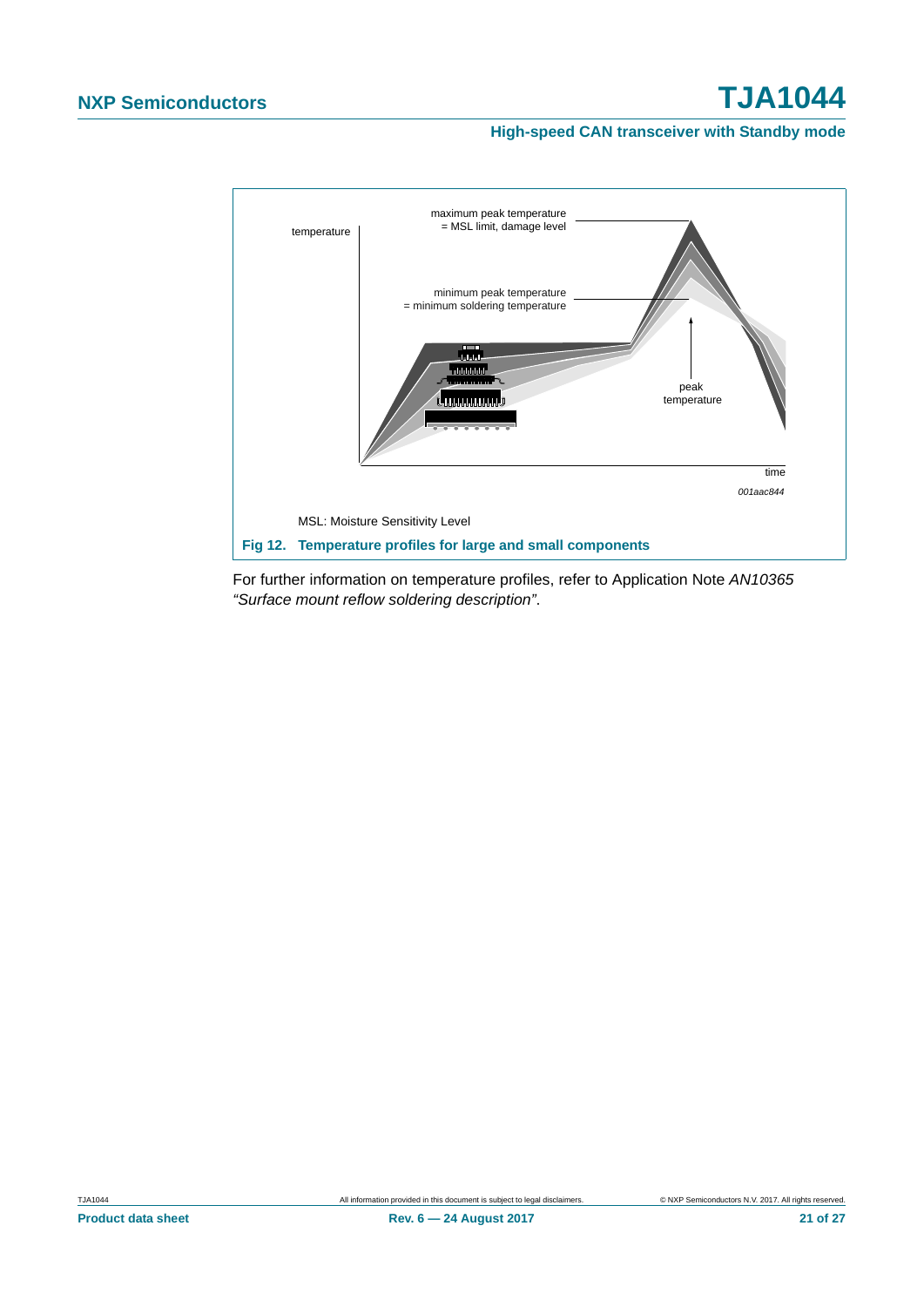# <span id="page-21-0"></span>**17. Appendix: ISO 11898-2:2016 parameter cross-reference list**

#### **Table 11. ISO 11898-2:2016 to NXP data sheet parameter conversion**

| ISO 11898-2:2016                                                                                                                                         |                             | <b>NXP</b> data sheet |                                                |
|----------------------------------------------------------------------------------------------------------------------------------------------------------|-----------------------------|-----------------------|------------------------------------------------|
| <b>Parameter</b>                                                                                                                                         | <b>Notation</b>             | <b>Symbol</b>         | <b>Parameter</b>                               |
| <b>HS-PMA dominant output characteristics</b>                                                                                                            |                             |                       |                                                |
| Single ended voltage on CAN_H                                                                                                                            | $V_{CAN_H}$                 | $V_{O(dom)}$          | dominant output voltage                        |
| Single ended voltage on CAN_L                                                                                                                            | $V_{CAN\_L}$                |                       |                                                |
| Differential voltage on normal bus load                                                                                                                  | V <sub>Diff</sub>           | $V_{O(dif)}$          | differential output voltage                    |
| Differential voltage on effective resistance during arbitration                                                                                          |                             |                       |                                                |
| Optional: Differential voltage on extended bus load range                                                                                                |                             |                       |                                                |
| <b>HS-PMA driver symmetry</b>                                                                                                                            |                             |                       |                                                |
| Driver symmetry                                                                                                                                          | V <sub>SYM</sub>            | VTXsym                | transmitter voltage symmetry                   |
| <b>Maximum HS-PMA driver output current</b>                                                                                                              |                             |                       |                                                |
| Absolute current on CAN_H                                                                                                                                | $I_{CAN_H}$                 | $I_{O(\text{sc})$ dom | dominant short-circuit output                  |
| Absolute current on CAN_L                                                                                                                                | $I_{CAN\_L}$                |                       | current                                        |
| HS-PMA recessive output characteristics, bus biasing active/inactive                                                                                     |                             |                       |                                                |
| Single ended output voltage on CAN_H                                                                                                                     | $V_{CAN_H}$                 | $V_{O(rec)}$          | recessive output voltage                       |
| Single ended output voltage on CAN_L                                                                                                                     | $V_{CAN\_L}$                |                       |                                                |
| Differential output voltage                                                                                                                              | V <sub>Diff</sub>           | $V_{O(dif)}$          | differential output voltage                    |
| <b>Optional HS-PMA transmit dominant timeout</b>                                                                                                         |                             |                       |                                                |
| Transmit dominant timeout, long                                                                                                                          | $t_{\text{dom}}$            | $t_{to (dom)TXD}$     | TXD dominant time-out time                     |
| Transmit dominant timeout, short                                                                                                                         |                             |                       |                                                |
| HS-PMA static receiver input characteristics, bus biasing active/inactive                                                                                |                             |                       |                                                |
| Recessive state differential input voltage range                                                                                                         | V <sub>Diff</sub>           | $V_{th(RX)$ dif       | differential receiver threshold                |
| Dominant state differential input voltage range                                                                                                          |                             |                       | voltage                                        |
|                                                                                                                                                          |                             | $V_{rec(RX)}$         | receiver recessive voltage                     |
|                                                                                                                                                          |                             | $V_{dom(RX)}$         | receiver dominant voltage                      |
| HS-PMA receiver input resistance (matching)                                                                                                              |                             |                       |                                                |
| Differential internal resistance                                                                                                                         | $R_{Diff}$                  | $R_{i\text{(dif)}}$   | differential input resistance                  |
| Single ended internal resistance                                                                                                                         | $R_{CAN_H}$<br>$R_{CAN\_L}$ | $R_i$                 | input resistance                               |
| Matching of internal resistance                                                                                                                          | <b>MR</b>                   | $\Delta R_i$          | input resistance deviation                     |
| <b>HS-PMA</b> implementation loop delay requirement                                                                                                      |                             |                       |                                                |
| Loop delay                                                                                                                                               | $t_{\text{Loop}}$           | $t_{d(TXDH-RXDH)}$    | delay time from TXD HIGH to<br><b>RXD HIGH</b> |
|                                                                                                                                                          |                             | $t_{d(TXDL-RXDL)}$    | delay time from TXD LOW to RXD<br>LOW          |
| Optional HS-PMA implementation data signal timing requirements for use with bit rates above 1 Mbit/s up to<br>2 Mbit/s and above 2 Mbit/s up to 5 Mbit/s |                             |                       |                                                |
| Transmitted recessive bit width @ 2 Mbit/s / @ 5 Mbit/s,<br>intended                                                                                     | t <sub>Bit(Bus)</sub>       | $t_{\text{bit(bus)}}$ | transmitted recessive bit width                |
| Received recessive bit width @ 2 Mbit/s / @ 5 Mbit/s                                                                                                     | $t_{\text{Bit(RXD)}}$       | $t_{\text{bit(RXD)}}$ | bit time on pin RXD                            |
| Receiver timing symmetry @ 2 Mbit/s / @ 5 Mbit/s                                                                                                         | $\Delta t_{\mathsf{Rec}}$   | $\Delta t_{rec}$      | receiver timing symmetry                       |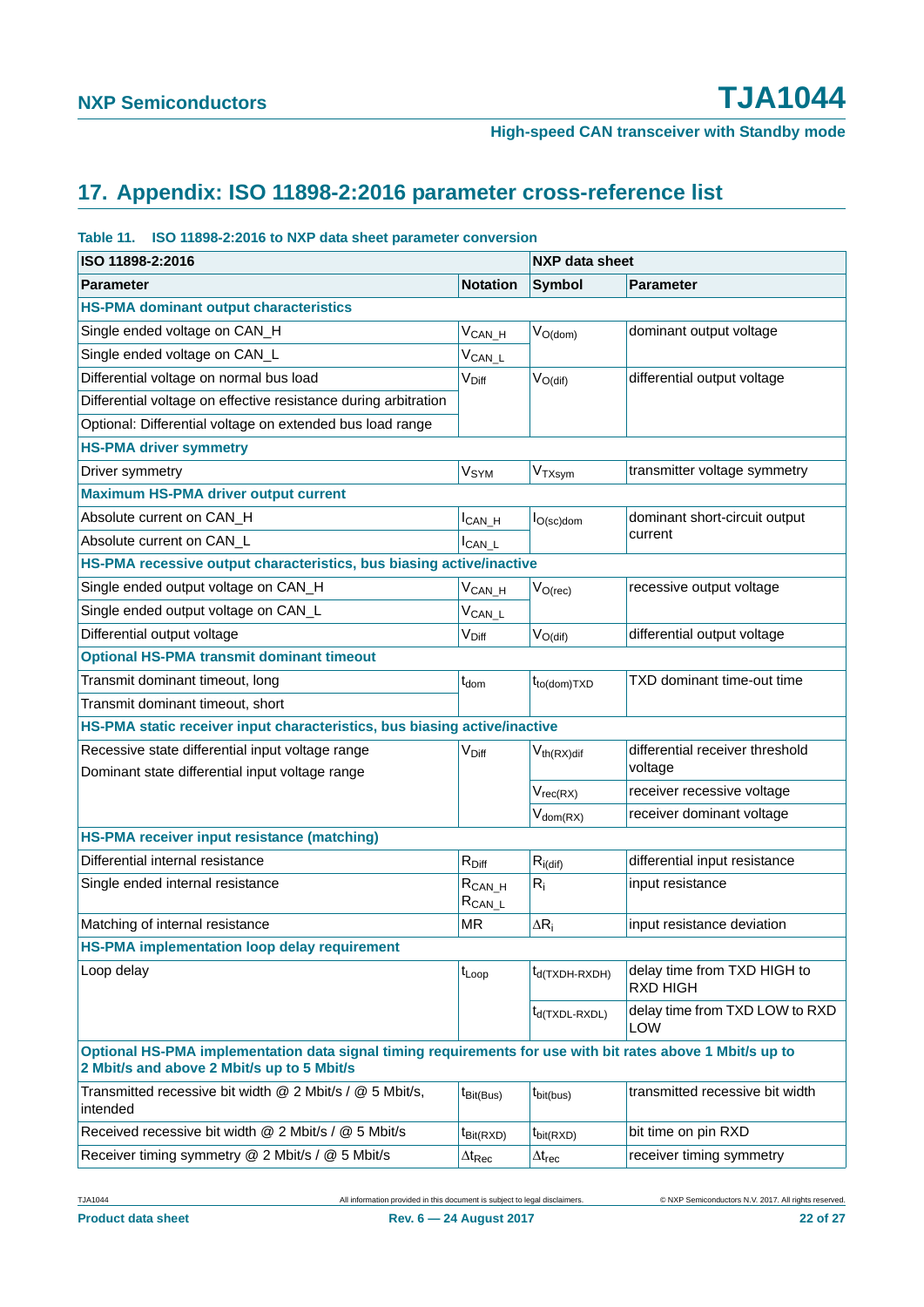| ISO 11898-2:2016                                                                        |                           | NXP data sheet                |                                          |
|-----------------------------------------------------------------------------------------|---------------------------|-------------------------------|------------------------------------------|
| <b>Parameter</b>                                                                        | <b>Notation</b>           | Symbol                        | <b>Parameter</b>                         |
| HS-PMA maximum ratings of V <sub>CAN_H</sub> , V <sub>CAN_L</sub> and V <sub>Diff</sub> |                           |                               |                                          |
| Maximum rating V <sub>Diff</sub>                                                        | V <sub>Diff</sub>         | V <sub>(CANH-CANL)</sub>      | voltage between pin CANH and<br>pin CANL |
| General maximum rating V <sub>CAN_H</sub> and V <sub>CAN_L</sub>                        | $V_{CAN_H}$               | $V_{x}$                       | voltage on pin x                         |
| Optional: Extended maximum rating VCAN_H and VCAN_L                                     | $V_{CAN\_L}$              |                               |                                          |
| HS-PMA maximum leakage currents on CAN_H and CAN_L, unpowered                           |                           |                               |                                          |
| Leakage current on CAN_H, CAN_L                                                         | $ICAN_H$<br><b>ICAN L</b> | 址                             | leakage current                          |
| <b>HS-PMA bus biasing control timings</b>                                               |                           |                               |                                          |
| CAN activity filter time, long                                                          | <sup>t</sup> Filter       | t <sub>wake(busdom)</sub> [1] | bus dominant wake-up time                |
| CAN activity filter time, short                                                         |                           | t <sub>wake(busrec)</sub> [1] | bus recessive wake-up time               |
| Wake-up timeout, short                                                                  | t <sub>Wake</sub>         | $t_{to(wake)bus}$             | bus wake-up time-out time                |
| Wake-up timeout, long                                                                   |                           |                               |                                          |
| Timeout for bus inactivity                                                              | t <sub>Silence</sub>      | $t_{to(silence)}$             | bus silence time-out time                |
| <b>Bus Bias reaction time</b>                                                           | t <sub>Bias</sub>         | $t_{d(busact-bias)}$          | delay time from bus active to bias       |

#### **Table 11. ISO 11898-2:2016 to NXP data sheet parameter conversion**

<span id="page-22-0"></span> $[1]$   $t$ <sub>fltr(wake)bus</sub> - bus wake-up filter time, in devices with basic wake-up functionality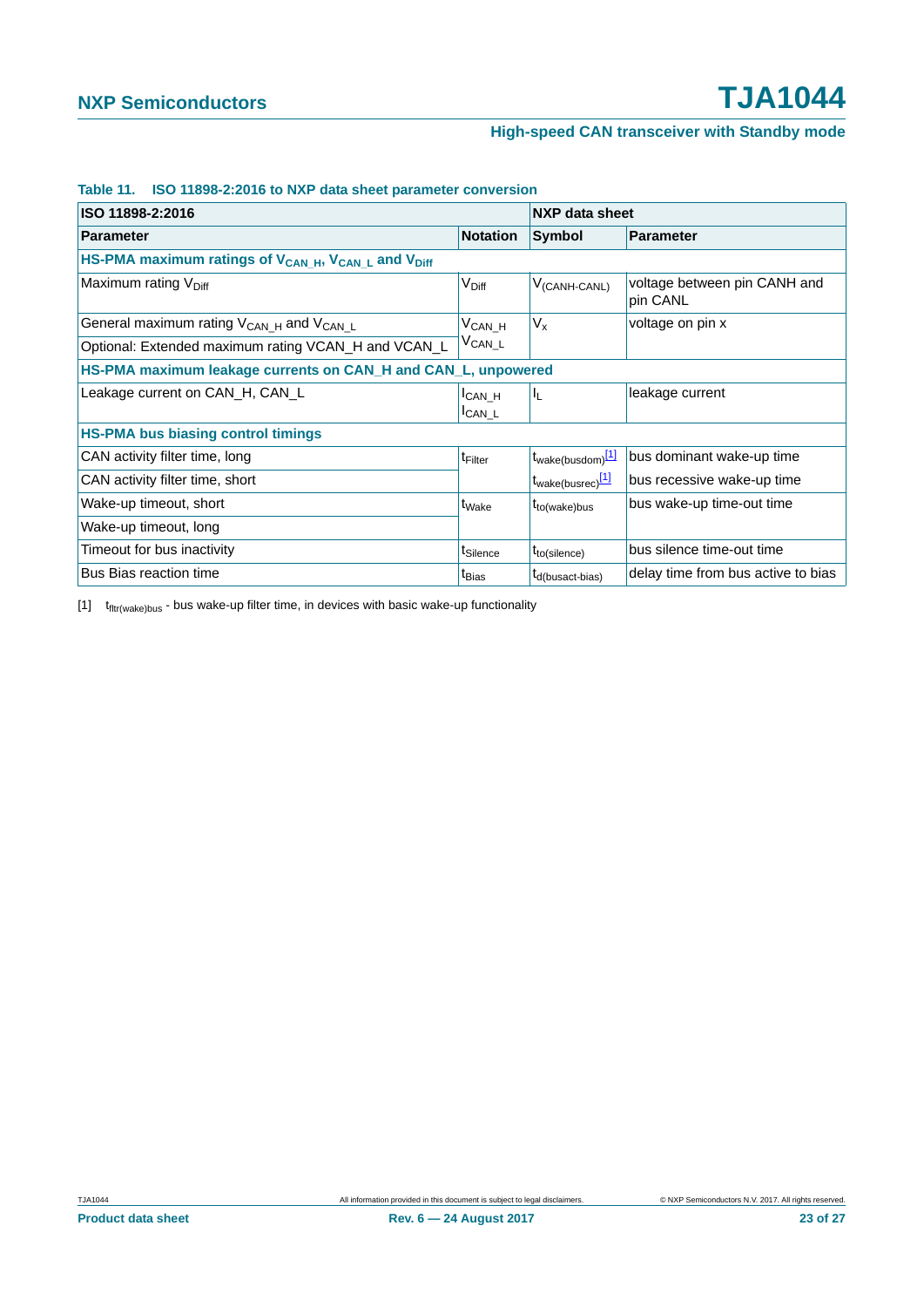# <span id="page-23-0"></span>**18. Revision history**

| Document ID    | Release date                                                                                                                                                                                                                                     | Data sheet status                                                                                                                                                                                                                                                                                                                                                                                                                                                                                                                                                                                                                                                                                                                                                                                                                                                    | <b>Change notice</b> | <b>Supersedes</b> |
|----------------|--------------------------------------------------------------------------------------------------------------------------------------------------------------------------------------------------------------------------------------------------|----------------------------------------------------------------------------------------------------------------------------------------------------------------------------------------------------------------------------------------------------------------------------------------------------------------------------------------------------------------------------------------------------------------------------------------------------------------------------------------------------------------------------------------------------------------------------------------------------------------------------------------------------------------------------------------------------------------------------------------------------------------------------------------------------------------------------------------------------------------------|----------------------|-------------------|
| TJA1044 v.6.1  | 20170824                                                                                                                                                                                                                                         | Product data sheet                                                                                                                                                                                                                                                                                                                                                                                                                                                                                                                                                                                                                                                                                                                                                                                                                                                   |                      | TJA1044 v.5.1     |
| Modifications: | 5 V microcontrollers.<br>and Figure 9<br>Figure 4: thresholds clarified<br>Figure 5: title changed<br>Section 2.1: text of last entry amended<br>Table 5, Table note 2 added<br>Amended Figure 4 and Figure 6<br>Section 12.2: reference updated | Added variants TJA1044GT/3 and TJA1044GTK/3 with $V_{1O}$ pin that interface directly with 3 V and<br>Table 2: added parameters V <sub>uvd(swoff)(VCC)</sub> , V <sub>IO</sub> , I <sub>IO</sub> , V <sub>uvd(swoff)(VIO)</sub> ; amended I <sub>CC</sub><br>Amended Figure 8 and Figure 9; added Figure 7<br>No changes to product specifications of existing non- $V_{1O}$ variants<br>Updated to comply with ISO 11898-2:2016 and SAE J22884-1 through SAE J2284-5 specifications:<br>Table 7: conditions added to parameters $R_i$ , $\Delta R_i$ and $R_i$ <sub>(dif)</sub> ; values/conditions changed for<br>parameters $I_{CC}$ , $V_{rec(RX)}$ , $V_{dom(RX)}$ , $I_{O(SC)dom}$<br>Additional measurement taken at $f_{TXD}$ = 1 MHz and 2.5 MHz for parameter $V_{TXsym}$ ; see Table 7<br>Table 8: values/conditions changed for parameter tfltr(wake)bus |                      |                   |
| TJA1044 v.5.1  | 20160523                                                                                                                                                                                                                                         | Product data sheet                                                                                                                                                                                                                                                                                                                                                                                                                                                                                                                                                                                                                                                                                                                                                                                                                                                   |                      | TJA1044 v.4       |
| TJA1044 v.4    | 20150710                                                                                                                                                                                                                                         | Product data sheet                                                                                                                                                                                                                                                                                                                                                                                                                                                                                                                                                                                                                                                                                                                                                                                                                                                   |                      | TJA1044 v.3       |
| TJA1044 v.3    | 20141119                                                                                                                                                                                                                                         | Product data sheet                                                                                                                                                                                                                                                                                                                                                                                                                                                                                                                                                                                                                                                                                                                                                                                                                                                   |                      | TJA1044 v.2       |
| TJA1044 v.2    | 20131030                                                                                                                                                                                                                                         | Product data sheet                                                                                                                                                                                                                                                                                                                                                                                                                                                                                                                                                                                                                                                                                                                                                                                                                                                   |                      | TJA1044 v.1       |
| TJA1044 v.1    | 20130530                                                                                                                                                                                                                                         | Preliminary data sheet                                                                                                                                                                                                                                                                                                                                                                                                                                                                                                                                                                                                                                                                                                                                                                                                                                               |                      |                   |

# **Table 12. Revision history**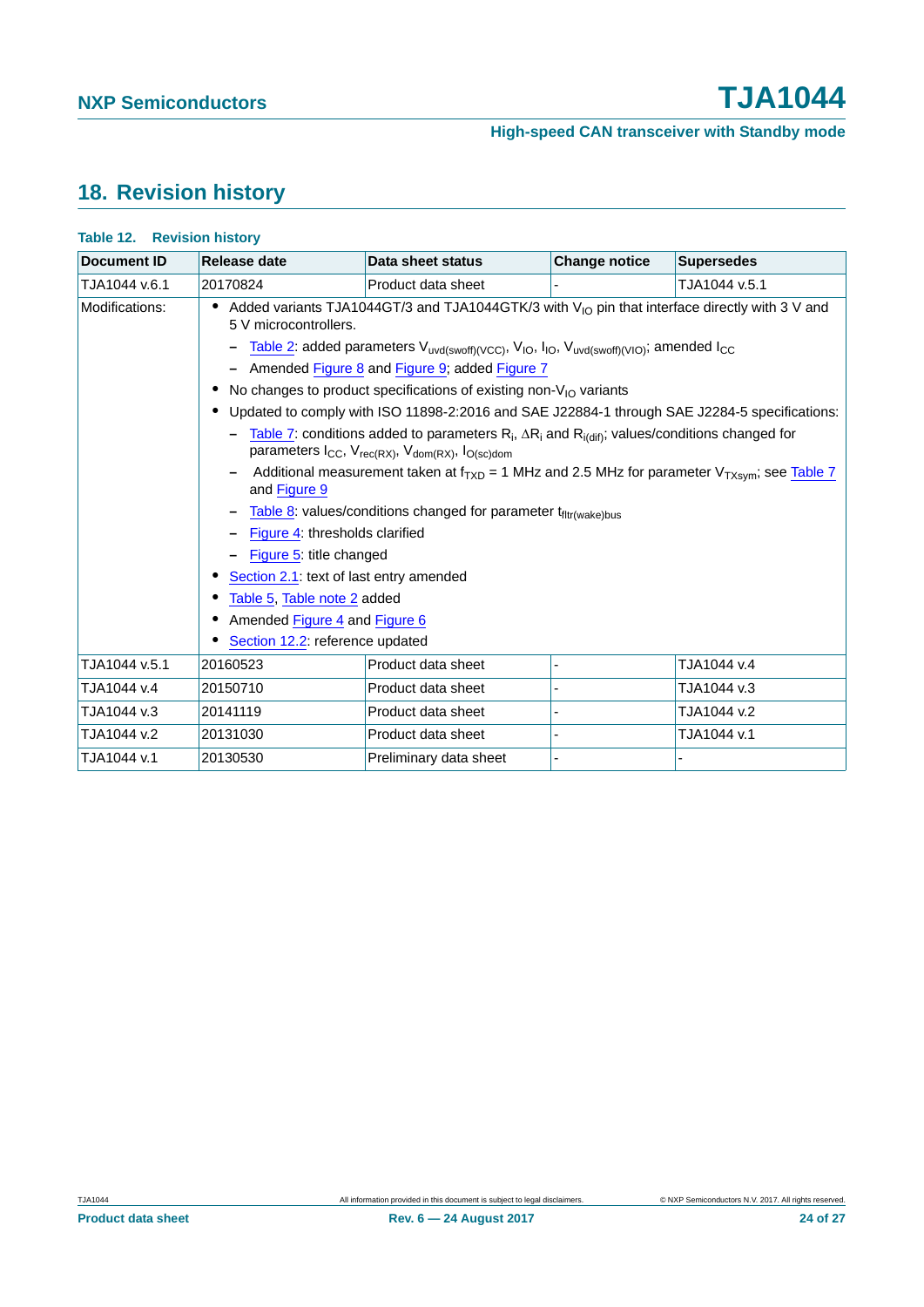# <span id="page-24-3"></span>**19. Legal information**

### <span id="page-24-4"></span>**19.1 Data sheet status**

| Document status[1][2]          | <b>Product status</b> <sup>[3]</sup> | <b>Definition</b>                                                                     |
|--------------------------------|--------------------------------------|---------------------------------------------------------------------------------------|
| Objective [short] data sheet   | Development                          | This document contains data from the objective specification for product development. |
| Preliminary [short] data sheet | Qualification                        | This document contains data from the preliminary specification.                       |
| Product [short] data sheet     | Production                           | This document contains the product specification.                                     |

<span id="page-24-0"></span>[1] Please consult the most recently issued document before initiating or completing a design.

<span id="page-24-1"></span>[2] The term 'short data sheet' is explained in section "Definitions".

<span id="page-24-2"></span>[3] The product status of device(s) described in this document may have changed since this document was published and may differ in case of multiple devices. The latest product status<br>information is available on the Intern

### <span id="page-24-5"></span>**19.2 Definitions**

**Draft —** The document is a draft version only. The content is still under internal review and subject to formal approval, which may result in modifications or additions. NXP Semiconductors does not give any representations or warranties as to the accuracy or completeness of information included herein and shall have no liability for the consequences of use of such information.

**Short data sheet —** A short data sheet is an extract from a full data sheet with the same product type number(s) and title. A short data sheet is intended for quick reference only and should not be relied upon to contain detailed and full information. For detailed and full information see the relevant full data sheet, which is available on request via the local NXP Semiconductors sales office. In case of any inconsistency or conflict with the short data sheet, the full data sheet shall prevail.

**Product specification —** The information and data provided in a Product data sheet shall define the specification of the product as agreed between NXP Semiconductors and its customer, unless NXP Semiconductors and customer have explicitly agreed otherwise in writing. In no event however, shall an agreement be valid in which the NXP Semiconductors product is deemed to offer functions and qualities beyond those described in the Product data sheet.

## <span id="page-24-6"></span>**19.3 Disclaimers**

**Limited warranty and liability —** Information in this document is believed to be accurate and reliable. However, NXP Semiconductors does not give any representations or warranties, expressed or implied, as to the accuracy or completeness of such information and shall have no liability for the consequences of use of such information. NXP Semiconductors takes no responsibility for the content in this document if provided by an information source outside of NXP Semiconductors.

In no event shall NXP Semiconductors be liable for any indirect, incidental, punitive, special or consequential damages (including - without limitation - lost profits, lost savings, business interruption, costs related to the removal or replacement of any products or rework charges) whether or not such damages are based on tort (including negligence), warranty, breach of contract or any other legal theory.

Notwithstanding any damages that customer might incur for any reason whatsoever, NXP Semiconductors' aggregate and cumulative liability towards customer for the products described herein shall be limited in accordance with the *Terms and conditions of commercial sale* of NXP Semiconductors.

**Right to make changes —** NXP Semiconductors reserves the right to make changes to information published in this document, including without limitation specifications and product descriptions, at any time and without notice. This document supersedes and replaces all information supplied prior to the publication hereof.

#### **Suitability for use in automotive applications —** This NXP

Semiconductors product has been qualified for use in automotive applications. Unless otherwise agreed in writing, the product is not designed, authorized or warranted to be suitable for use in life support, life-critical or safety-critical systems or equipment, nor in applications where failure or malfunction of an NXP Semiconductors product can reasonably be expected to result in personal injury, death or severe property or environmental damage. NXP Semiconductors and its suppliers accept no liability for inclusion and/or use of NXP Semiconductors products in such equipment or applications and therefore such inclusion and/or use is at the customer's own risk.

**Applications —** Applications that are described herein for any of these products are for illustrative purposes only. NXP Semiconductors makes no representation or warranty that such applications will be suitable for the specified use without further testing or modification.

Customers are responsible for the design and operation of their applications and products using NXP Semiconductors products, and NXP Semiconductors accepts no liability for any assistance with applications or customer product design. It is customer's sole responsibility to determine whether the NXP Semiconductors product is suitable and fit for the customer's applications and products planned, as well as for the planned application and use of customer's third party customer(s). Customers should provide appropriate design and operating safeguards to minimize the risks associated with their applications and products.

NXP Semiconductors does not accept any liability related to any default, damage, costs or problem which is based on any weakness or default in the customer's applications or products, or the application or use by customer's third party customer(s). Customer is responsible for doing all necessary testing for the customer's applications and products using NXP Semiconductors products in order to avoid a default of the applications and the products or of the application or use by customer's third party customer(s). NXP does not accept any liability in this respect.

**Limiting values —** Stress above one or more limiting values (as defined in the Absolute Maximum Ratings System of IEC 60134) will cause permanent damage to the device. Limiting values are stress ratings only and (proper) operation of the device at these or any other conditions above those given in the Recommended operating conditions section (if present) or the Characteristics sections of this document is not warranted. Constant or repeated exposure to limiting values will permanently and irreversibly affect the quality and reliability of the device.

**Terms and conditions of commercial sale —** NXP Semiconductors products are sold subject to the general terms and conditions of commercial sale, as published at<http://www.nxp.com/profile/terms>, unless otherwise agreed in a valid written individual agreement. In case an individual agreement is concluded only the terms and conditions of the respective agreement shall apply. NXP Semiconductors hereby expressly objects to applying the customer's general terms and conditions with regard to the purchase of NXP Semiconductors products by customer.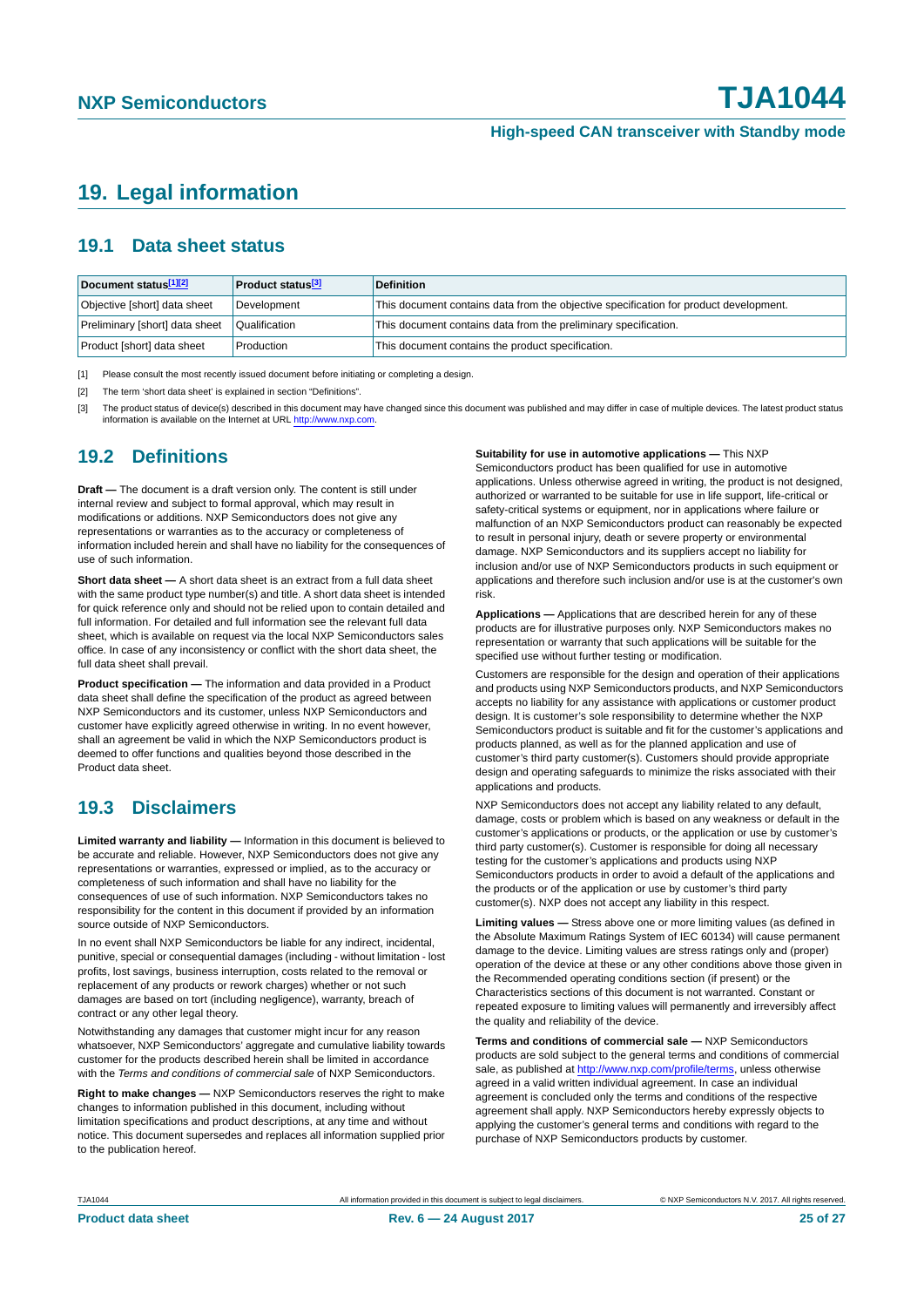#### **High-speed CAN transceiver with Standby mode**

**No offer to sell or license —** Nothing in this document may be interpreted or construed as an offer to sell products that is open for acceptance or the grant, conveyance or implication of any license under any copyrights, patents or other industrial or intellectual property rights.

**Export control —** This document as well as the item(s) described herein may be subject to export control regulations. Export might require a prior authorization from competent authorities.

**Quick reference data —** The Quick reference data is an extract of the product data given in the Limiting values and Characteristics sections of this document, and as such is not complete, exhaustive or legally binding.

## <span id="page-25-1"></span>**20. Contact information**

For more information, please visit: **http://www.nxp.com**

For sales office addresses, please send an email to: **salesaddresses@nxp.com**

**Translations —** A non-English (translated) version of a document is for reference only. The English version shall prevail in case of any discrepancy between the translated and English versions.

## <span id="page-25-0"></span>**19.4 Trademarks**

Notice: All referenced brands, product names, service names and trademarks are the property of their respective owners.

**Mantis —** is a trademark of NXP B.V.